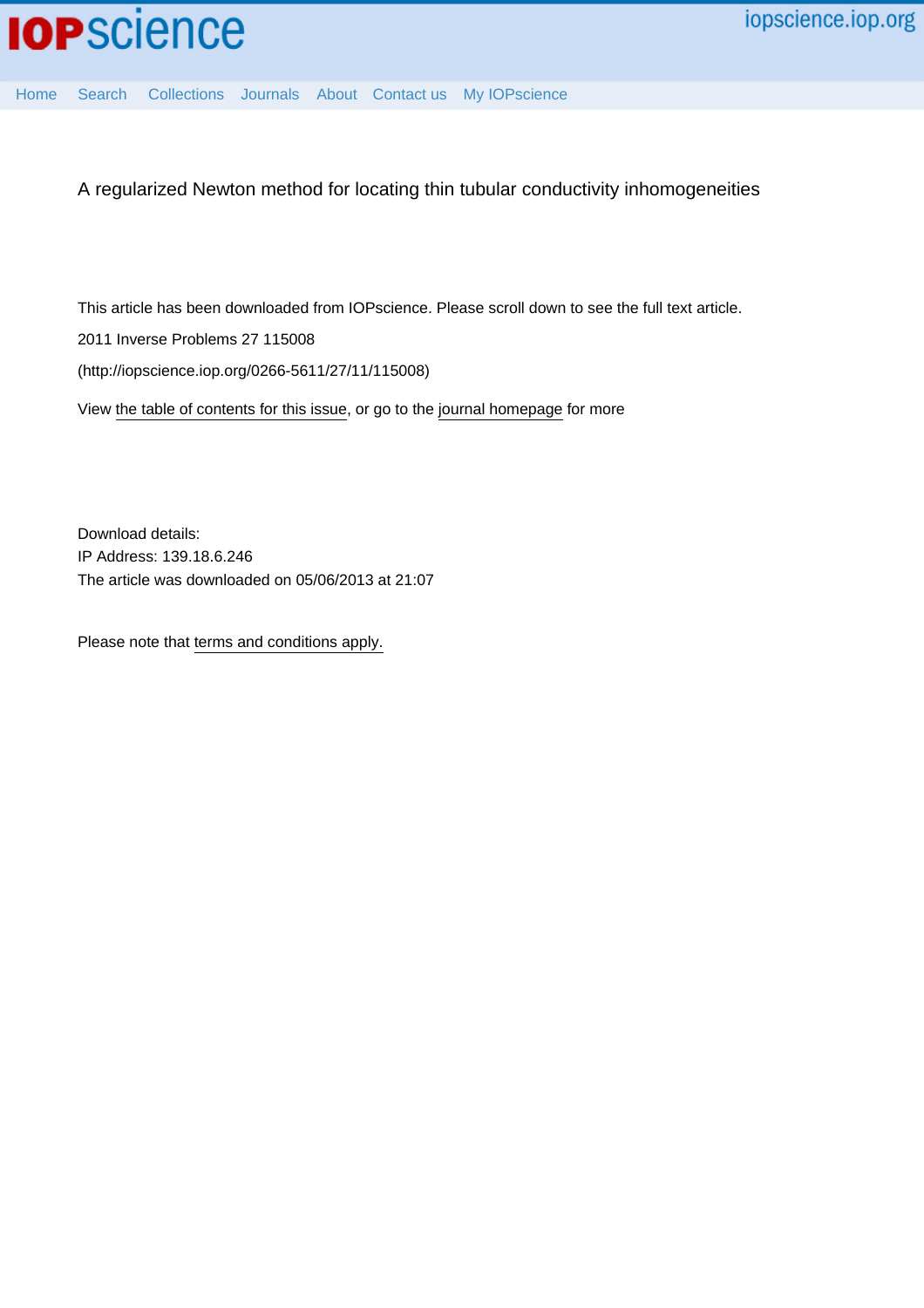# **A regularized Newton method for locating thin tubular conductivity inhomogeneities**

# **Roland Griesmaier**<sup>1</sup> **and Nuutti Hyvönen**<sup>2</sup>

 $1$  Institut für Mathematik, Johannes Gutenberg-Universität, Staudingerweg 9, 55099 Mainz, Germany

<sup>2</sup> Department of Mathematics and Systems Analysis, Aalto University, PO Box 11100, FI-00076 Aalto, Finland

E-mail: [griesmai@uni-mainz.de](mailto:griesmai@uni-mainz.de) and [nuutti.hyvonen@hut.fi](mailto:nuutti.hyvonen@hut.fi)

Received 9 March 2011, in final form 17 July 2011 Published 21 October 2011 Online at [stacks.iop.org/IP/27/115008](http://stacks.iop.org/IP/27/115008)

#### **Abstract**

We consider the inverse problem of determining the position and shape of a thin tubular object, such as for instance a wire, a thin channel or a curvelike crack, embedded in some three-dimensional homogeneous body from a single measurement of electrostatic currents and potentials on the boundary of the body. Using an asymptotic model describing perturbations of electrostatic potentials caused by such thin objects, we reformulate the inverse problem as a nonlinear operator equation. We establish Fréchet differentiability of the corresponding operator, compute its Fréchet derivative and set up a regularized Newton scheme to solve the inverse problem numerically. We discuss our implementation of this method and present numerical results for simulated forward data.

(Some figures may appear in colour only in the online journal)

# **1. Introduction**

In this paper, we investigate the inverse problem to reconstruct a thin curve-like object contained in some otherwise homogeneous three-dimensional body from measurements of electrostatic currents and potentials on the boundary of this body. More precisely, we assume that a three-dimensional bounded domain that is filled with a homogeneous background medium of constant electric conductivity contains a thin neighborhood of some smooth curve, where the conductivity differs from that of the background medium. This thin tubular subdomain will be called conductivity inhomogeneity or simply inclusion. If now an electric current is applied on the boundary of the domain, then the conductivity inhomogeneity affects the resulting electrostatic potential, and this effect depends nonlinearly on the position and shape of the inclusion. The inverse problem we want to study attempts to reconstruct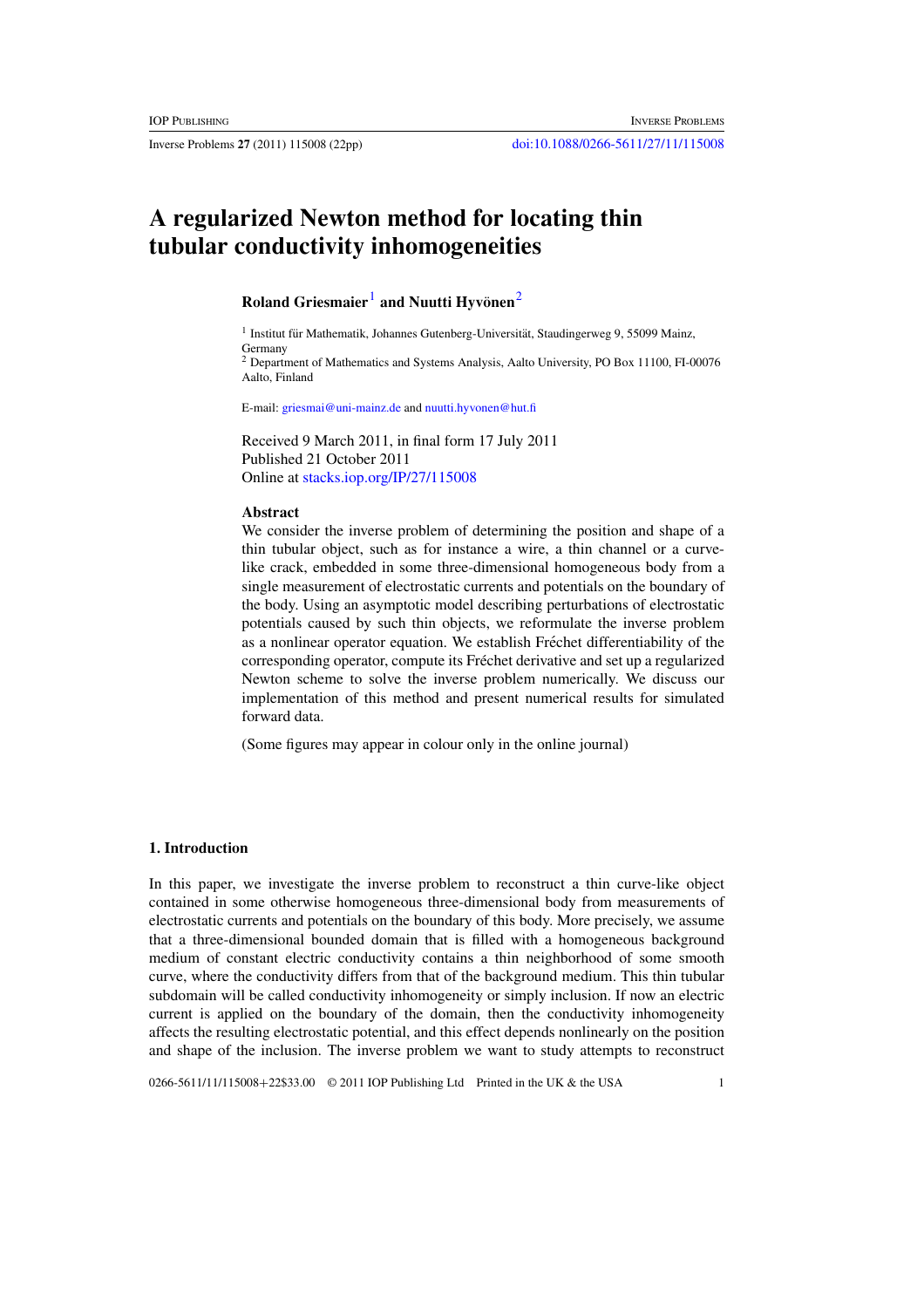the position and shape of an unknown inclusion, given a single boundary current and the corresponding potential on the boundary of the domain.

To begin with, we note that since the conductivity inhomogeneity is assumed to be thin, i.e. its volume is small compared to the volume of the body itself, the effect of the conductivity inhomogeneity on the electrostatic potential on the boundary of the domain is relatively small (see, e.g., Capdeboscq and Vogelius [\[7\]](#page-22-0)). This smallness causes one of the main difficulties when trying to recover such inclusions in practice because it first of all requires the electric current and potential on the boundary to be measured with sufficiently high accuracy. This issue will be further addressed in our numerical examples at the end of this work.

An inverse problem that is related to our work and has been widely studied in recent years is crack identification, i.e. the reconstruction of perfectly conducting, insulating or imperfectly conducting hypersurfaces in two- or three-dimensional domains (see, e.g., the recent review article by Bryan and Vogelius [\[5](#page-22-0)], or Brühl *et al* [\[4](#page-21-0)], Cakoni and Colton [\[6](#page-22-0)], Kirsch and Ritter [\[14](#page-22-0)], and Kress *et al* [\[13](#page-22-0), [15–17](#page-22-0)]). These cracks are usually modeled as interior boundaries, carrying Dirichlet-, Neumann- or impedance boundary conditions for the potential. Since in contrast to the two-dimensional case one-dimensional curves in three-dimensional domains do not support well-defined boundary conditions, a corresponding model for curve-like inclusions in three-dimensional domains is not available. Therefore, a straightforward generalization of inversion algorithms developed for crack detection problems to the inverse problem considered here is not feasible, even if the inclusions would be insulating or perfectly conducting.

The reconstruction method studied in this work relies on an asymptotic representation formula describing perturbations of electrostatic potentials on the boundary of the domain caused by thin tubular conductivity inhomogeneities as their volume tends to zero. This formula is a special case of a much more general result established in [\[7\]](#page-22-0) and further analyzed in [\[8](#page-22-0), [9](#page-22-0)]. Assuming that the volume of the inclusion is small relative to the volume of the whole domain, we identify the given data for the electrostatic potential on the boundary with the leading order term in this asymptotic perturbation formula. The dependence of this leading order term on the geometry and material properties of the inclusion is encoded in the so-called polarization tensor. To obtain an explicit description of this term, we formally generalize the pointwise spectral characterization of polarization tensors corresponding to thin straight tubular conductivity inhomogeneities recently established by Beretta *et al* [\[3](#page-21-0)] to arbitrarily curved thin tubular inclusions. Based on this characterization we discuss a class of boundary currents such that measurements of a single electrostatic potential corresponding to any of these boundary currents uniquely determine the position and shape of the conductivity inhomogeneity within the asymptotic model. Reformulating the inverse problem as a nonlinear operator equation, we compute the Fréchet derivative of the corresponding operator with respect to the position and shape of the inclusion and derive a regularized Newton scheme to solve the equation numerically.

Since our reconstruction method is formulated in terms of the leading order term of the asymptotic expansion of the boundary perturbation of the electrostatic potential, which is described by an explicit formula, the operator as well as its Fréchet derivative can be evaluated very efficiently in each step of the Newton iteration. Besides the fact that the algorithm by construction uses *a priori* information on the shape of the unknown inclusion, this efficiency and the few input data are the main advantages of this method.

To put our findings into a historical perspective, we note that a reconstruction method to recover the end points of thin straight tubular inclusions based on the asymptotic perturbation formula from [\[7](#page-22-0)] has recently been proposed in [\[3](#page-21-0)]. This method generalizes an earlier algorithm studied by Ammari *et al* [\[1,](#page-21-0) [2\]](#page-21-0) for a corresponding problem in two dimensions. Furthermore, a non-iterative method to reconstruct arbitrarily shaped thin tubular conductivity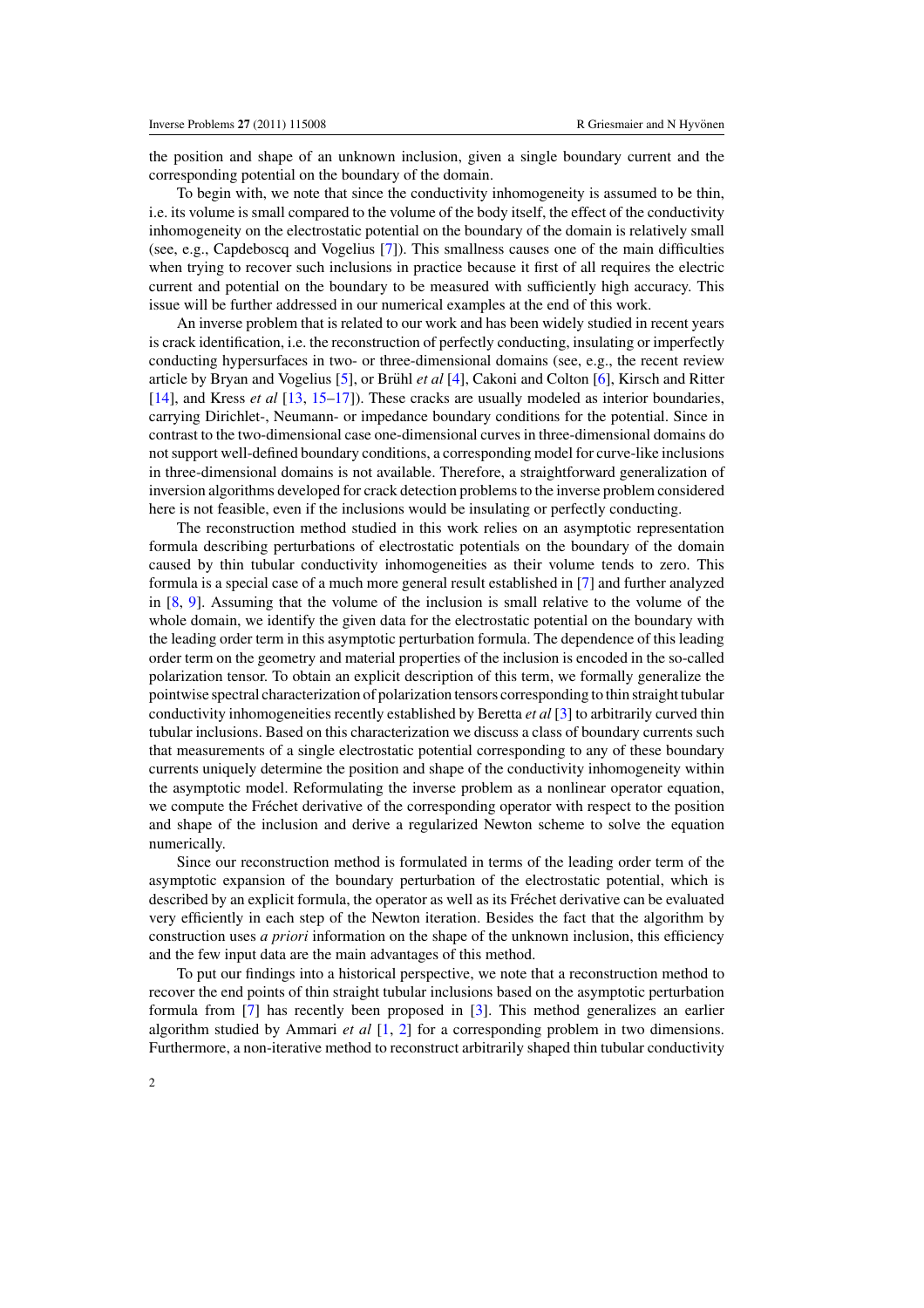<span id="page-3-0"></span>inhomogeneities in three-dimensional domains that relies on the asymptotic analysis from [\[7](#page-22-0)] has been investigated theoretically and implemented in [\[12](#page-22-0)]. In contrast to the present work, this method uses not only a single pair of Cauchy data but a finite approximation of the whole Neumann-to-Dirichlet map. A MUSIC-type reconstruction method and a level set method for a similar two-dimensional inverse scattering problem have been studied by Park and Lesselier  $[19-21]$ .

This paper is organized as follows: in the next section, we introduce our mathematical setting and discuss the asymptotic representation formula for the boundary voltage perturbation caused by thin tubular inclusions. Section [3](#page-6-0) is concerned with the inverse problem and the question which boundary currents are appropriate for the reconstruction of thin tubular inclusions. We rewrite the inverse problem as a nonlinear operator equation and show Fréchet differentiability of the corresponding operator in section [4.](#page-9-0) The Newton-type reconstruction method is explained in section [5,](#page-12-0) and numerical examples can be found in section [6.](#page-15-0)

## **2. The direct problem with thin tubular inclusions**

We start by introducing our mathematical setting. Let  $\Omega \subset \mathbb{R}^3$  be a bounded domain with smooth boundary  $\partial \Omega$  and unit outward normal v. Suppose that  $\Omega$  is filled with a homogeneous background medium with constant background conductivity  $\gamma_0 > 0$  and that it contains a thin tubular neighborhood

$$
\omega_{\varepsilon} := \{ x \in \Omega \mid \text{dist}(x, K) < \varepsilon \} \tag{1}
$$

of a  $C^2$ -curve  $K \subset \Omega$ , where the conductivity differs from the background conductivity and equals some other constant  $\kappa > 0$ . Here we assume that *K* is non-self-intersecting and either contains its endpoints or is closed and that  $0 < \varepsilon < \varepsilon_0$  is small enough such that  $\omega_{\varepsilon} \subset \subset \Omega$  is non-self-intersecting as well. So the conductivity distribution in the presence of the conductivity inhomogeneity  $\omega_{\varepsilon}$  is given by

$$
\gamma_{\varepsilon}(x) := \begin{cases} \kappa, & x \in \omega_{\varepsilon}, \\ \gamma_0, & x \in \Omega \setminus \overline{\omega_{\varepsilon}}, \end{cases}
$$
 (2)

and applying a normal boundary current flow

$$
f \in L^2_{\diamond}(\partial \Omega) := \left\{ \phi \in L^2(\partial \Omega) \middle| \int_{\partial \Omega} \phi \, \mathrm{d} s = 0 \right\}
$$

on  $\partial \Omega$ , the induced electrostatic potential *u*<sub>ε</sub> in  $\Omega$  satisfies the boundary value problem

$$
\nabla \cdot (\gamma_{\varepsilon} \nabla u_{\varepsilon}) = 0 \quad \text{in} \quad \Omega,
$$
\n(3*a*)

$$
\gamma_{\varepsilon} \frac{\partial u_{\varepsilon}}{\partial \nu} = f \quad \text{on} \quad \partial \Omega. \tag{3b}
$$

More precisely, we consider in this work the unique weak solution of (3) in

$$
H_{\diamond}^{1}(\Omega) := \left\{ u \in H^{1}(\Omega) \middle| \int_{\partial \Omega} u \, \mathrm{d} s = 0 \right\}.
$$

Replacing  $\gamma_{\varepsilon}$  by  $\gamma_0$  in (3) yields the so-called background potential  $u_0$ .

Throughout this paper, we assume that the radius  $\varepsilon$  of the inclusion  $\omega_{\varepsilon}$  is small relative to its length and its distance from the boundary  $\partial \Omega$ . The inverse problem we are studying is to reconstruct the position and shape of  $\omega_{\varepsilon}$ , i.e. essentially its base curve *K* from one set of Cauchy data  $(f, u_{\varepsilon}|_{\partial \Omega}) \in L^2_{\diamond}(\partial \Omega) \times L^2_{\diamond}(\partial \Omega)$ . Our analysis relies on an asymptotic perturbation formula describing the asymptotic behavior of  $u_{\varepsilon}|_{\partial\Omega}$  as  $\varepsilon$  tends to zero, i.e. as the conductivity inhomogeneity shrinks to the curve *K*. By working with this formula, we incorporate prior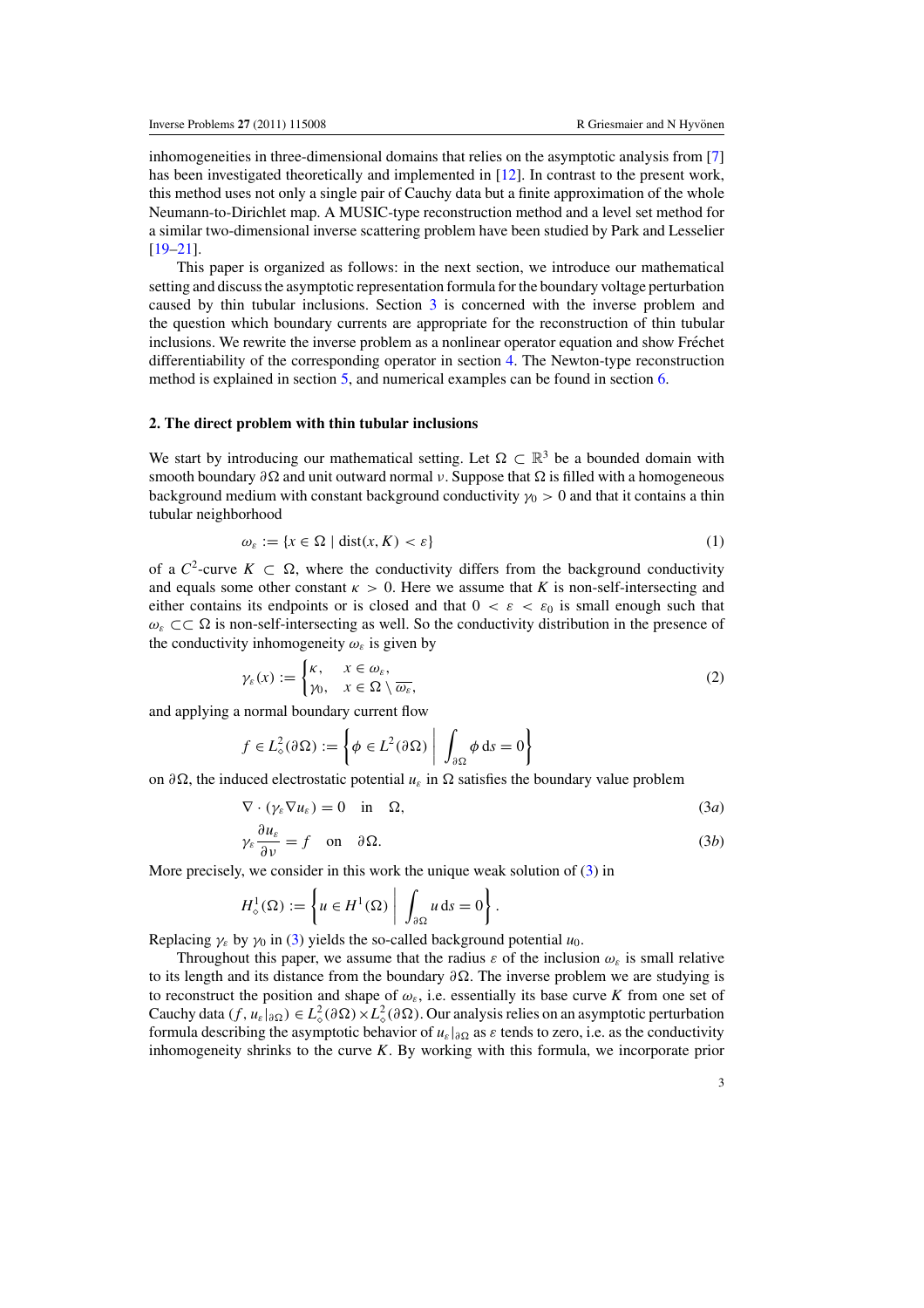<span id="page-4-0"></span>information on the shape of the unknown inclusion, i.e. that we are searching for thin curve-like objects into the reconstruction method.

Before we recall the main results of the asymptotic analysis from [\[7\]](#page-22-0) applied to our setting, we introduce the Neumann function *N* for the differential operator  $\nabla \cdot \gamma_0 \nabla$  in  $\Omega$ , which for any  $y \in \Omega$  is the distributional solution of the boundary value problem

$$
\nabla_x \cdot (\gamma_0(x) \nabla_x N(x, y)) = -\delta_y(x), \quad x \in \Omega,
$$
\n(4*a*)

$$
\gamma_0(x)\frac{\partial N(x,y)}{\partial \nu(x)} = -\frac{1}{|\partial \Omega|}, \quad x \in \partial \Omega,
$$
\n(4b)

together with  $\int_{\partial \Omega} N(x, \cdot) \, ds(x) = 0.$ 

The following theorem can be deduced from the much more general theorem 1 in [\[7\]](#page-22-0) by Capdeboscq and Vogelius as outlined in [\[12\]](#page-22-0).

**Theorem 2.1.** Let  $K \subset \Omega$  be a simple  $C^2$ -curve and consider a sequence of inclusions  $(\omega_{\varepsilon_n})_{n\in\mathbb{N}}$ *as in [\(1\)](#page-3-0)*, where  $(\varepsilon_n)_{n\in\mathbb{N}}$  *is a sequence in*  $(0, \varepsilon_0)$  *converging to zero such that these inclusions*  $\alpha$  *are well defined and strictly contained in*  $\Omega$ . Denoting by  $\gamma_{\varepsilon_n}$ ,  $n \in \mathbb{N}$ , the corresponding *conductivity distributions as in [\(2\)](#page-3-0), let*  $u_{\varepsilon_n}$  *be the associated solutions of [\(3\)](#page-3-0) with boundary values*  $f \in L^2_{\diamond}(\partial \Omega)$  *and let u*<sub>0</sub> *be the corresponding background solution. Then, there exists a* subsequence, again denoted by  $(\omega_{\varepsilon_n})_{n \in \mathbb{N}}$ , and a matrix-valued function  $\mathbb{M}_K \in L^2(K; \mathbb{R}^{3 \times 3})$ , *called the polarization tensor, such that*

$$
u_{\varepsilon_n}(y) = u_0(y) + \varepsilon_n^2 \pi \int_K (\gamma_0 - \kappa) \nabla_x N(x, y) \cdot \mathbb{M}_K(x) \nabla u_0(x) \, \mathrm{d} s(x) + o(\varepsilon_n^2) \tag{5}
$$

 $for y \in \partial\Omega$  *as*  $n \to \infty$ . The polarization tensor  $\mathbb{M}_K$  is independent of f and its values are *symmetric and positive definite matrices almost everywhere on K.*

Theorem 2.1 is stated in terms of subsequences because for very general geometries as considered in [\[7\]](#page-22-0), different subsequences might lead to different polarization tensors. However, for the special case of thin straight cylindrical inclusions, i.e. inclusions as in [\(1\)](#page-3-0) but assuming that the base curve *K* is a straight line segment, Beretta *et al* [\[3\]](#page-21-0) recently showed that the polarization tensor is independent of the particular subsequence. Furthermore, the following pointwise spectral characterization has been established in this special case: for almost every  $x \in K$ , the unit tangent vector  $t_K(x)$  to *K* at *x* is an eigenvector of the positive definite symmetric matrix  $M_K(x)$  corresponding to the eigenvalue 1 and its orthogonal complement is a two-dimensional eigenspace of  $M_K(x)$  corresponding to the eigenvalue  $2\gamma_0/(\gamma_0 + \kappa)$ . In fact, the result from [\[3](#page-21-0)] is more general, characterizing the polarization tensor of thin straight tubular inclusions with arbitrary cross-sections.

In the numerical reconstruction method described in this work, we approximate arbitrary  $C<sup>2</sup>$ -curves *K* by piecewise linear splines and accordingly we approximate the polarization tensor  $M_K$  locally on K by the polarization tensor corresponding to a thin straight cylindrical conductivity inhomogeneity around the corresponding spline segment applying the pointwise spectral characterization from [\[3](#page-21-0)]. In the limit, as the number of spline segments tends to infinity, this means that we assume that the unit tangent vector  $t_K(x)$  to  $K$  at  $x$  is an eigenvector of  $\mathbb{M}_{K}(x)$  corresponding to the eigenvalue 1 and its orthogonal complement is a two-dimensional eigenspace of  $M_K(x)$  corresponding to the eigenvalue  $2\gamma_0/(\gamma_0 + \kappa)$ —at least approximately. The following numerical example supports this procedure.

**Example 2.2.** For  $\Omega := B_1(0)$  being the unit ball in  $\mathbb{R}^3$ , the Neumann function is known explicitly and given by

$$
N(x, y) = \frac{1}{4\pi y_0} \left( \frac{1}{|x - y|} + \frac{1}{|y|x - \frac{y}{|y|}|} + \log \left( \frac{2}{1 - x \cdot y + |y|x - \frac{y}{|y|}} \right) \right), \quad x \neq y.
$$
 (6)

4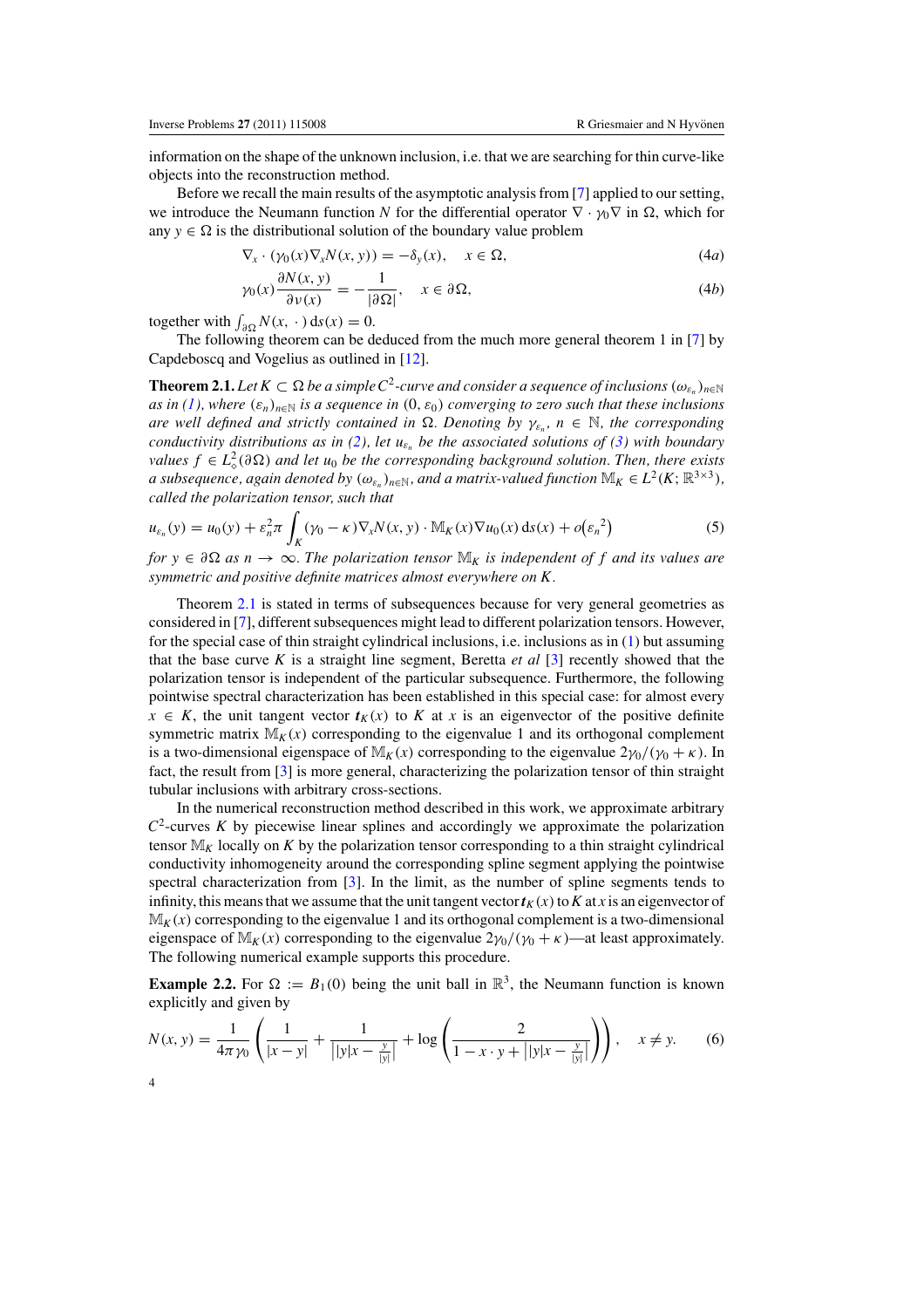<span id="page-5-0"></span>

Figure 1. Top row: curves defining three thin tubular inclusions. Bottom row: relative difference between the finite element approximation and the asymptotic perturbation formula with respect to the number of subsegments used in the discretization of the asymptotic formula.

Furthermore, the background potential corresponding to the boundary current  $f(x) :=$  $v(x) \cdot (1, 0, 0) = x_1, x \in \partial \Omega$ , and the background conductivity  $\gamma_0 = 1$  is just  $u_0 = x_1$ ,  $x \in \Omega$ . We consider three thin tubular conductivity inhomogeneities in  $\Omega$ , as sketched in figure 1 (top row). The first inclusion (top left) is a thin cylinder of radius  $\varepsilon = 0.03$  and conductivity  $\kappa = 0.4$ , the second inclusion (top middle) is a thin tube of radius  $\varepsilon = 0.01$  and conductivity  $\kappa = 10$ , composed of two circular arcs, and the third inclusion (top right) is a thin torus with a tube of radius  $\varepsilon = 0.02$  and conductivity  $\kappa = 2$ . These images also show the projections of the inclusions onto the coordinate planes, which is a convention that is used in most of our figures.

Simulating the boundary perturbation  $(u_{\varepsilon} - u_0)|_{\partial \Omega}$  for all three inclusions numerically with high accuracy using the finite element software Comsol, we interpolate this approximation on a grid of boundary points  $Y = (y_{kl})_{kl} \subset \partial \Omega$ ,

$$
y_{kl} = (\sin \theta_k \cos \phi_l, \, \sin \theta_k \sin \phi_l, \, \cos \theta_k), \qquad 1 \leq k \leq N - 1, \, 1 \leq l \leq 2N,\tag{7}
$$

with  $\theta_k = k\pi/N$  and  $\phi_l = l\pi/N$  for  $N = 10$ , and store these data in a vector  $g_{\text{fem}} \in \mathbb{R}^{180}$ .

Next, we evaluate the leading order term in the asymptotic expansion of  $(u_{\varepsilon} - u_0)|_{\partial\Omega}$ according to  $(5)$ . To this end, we approximate the curve  $K$  by a piecewise linear spline of the form

$$
K \approx \bigcup_{j=1}^n [x^j, x^{j+1}],
$$

where  $\{x^j\}_{j=1}^{n+1} \subset K$  is a set of equidistant nodes (with respect to the arc length of *K*) and  $[x^j, x^{j+1}]$  denotes the closed line segment between  $x^j$  and  $x^{j+1}$ . The integral over *K* is approximated by applying the trapezoid rule on each subsegment  $[x^j, x^{j+1}]$  and evaluating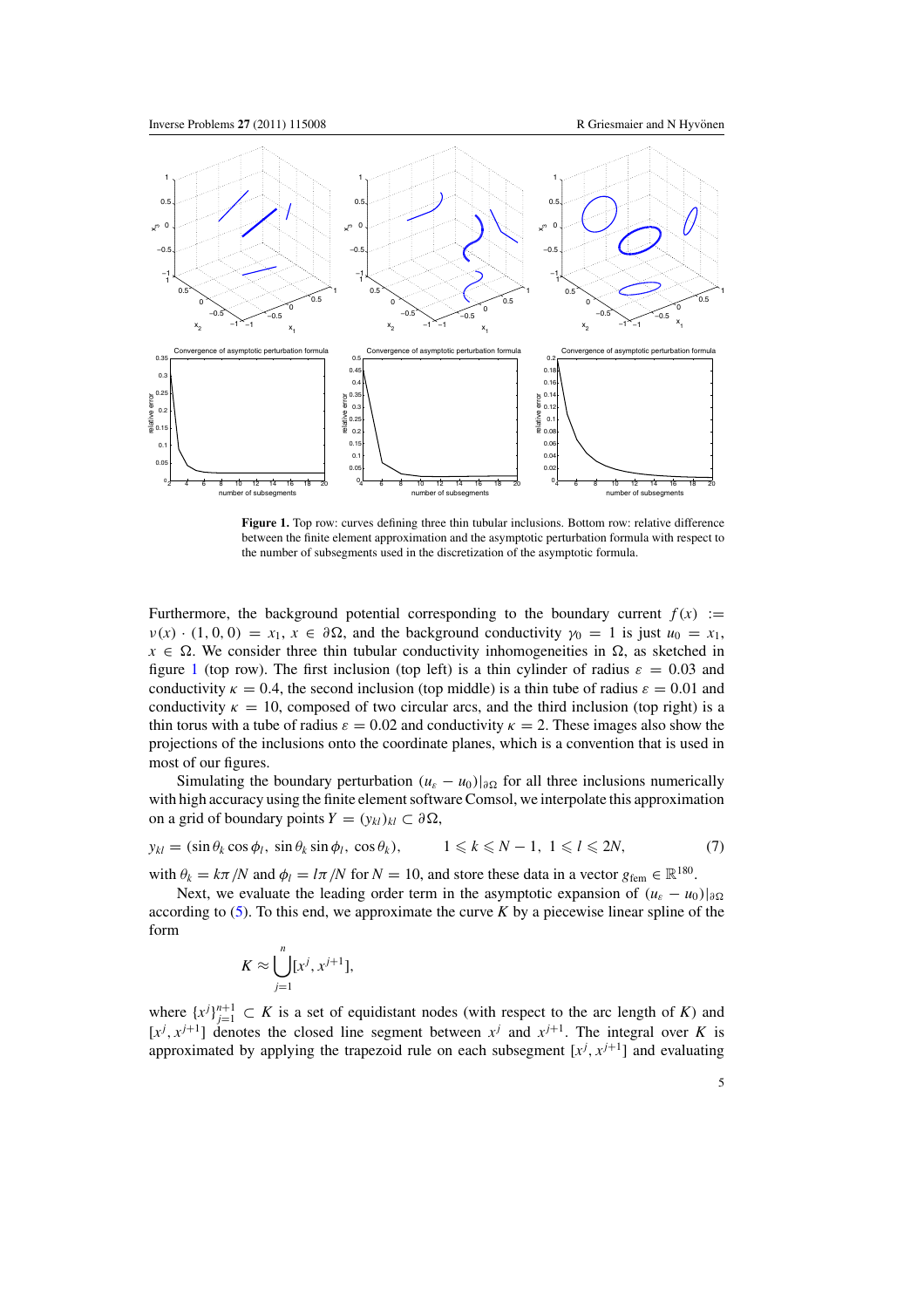<span id="page-6-0"></span>the polarization tensor in the nodes of this quadrature rule using the pointwise spectral characterization mentioned before. Collecting the values of this approximation on the boundary grid *Y*, we obtain a vector  $g_{\text{asy}} \in \mathbb{R}^{180}$ .

Visualizations of the relative difference  $|g_{\text{fem}} - g_{\text{asy}}|_{w}/|g_{\text{fem}}|_{w}$  of these approximations with respect to the number of panels in the composite trapezoid rule are shown in figure [1](#page-5-0) (bottom row). Here  $|\cdot|_w$  denotes a weighted  $\ell^2$ -norm of  $\mathbb{R}^{180}$  with the corresponding weights  $w \in \mathbb{R}^{180}$  chosen such that this quotient approximates the relative  $L^2(\partial\Omega)$ -norm of the difference between the finite element approximation and the leading order term in the asymptotic expansion. The relative difference decays nicely until it reaches its minimum around 0.02 (bottom-left), 0.015 (bottom-middle) and 0.005 (bottom-right). Note that due to the asymptotic character of the expansion [\(5\)](#page-4-0) and due to numerical errors in the finite element approximation, we cannot expect the relative difference to be exactly zero. The results for the two curved thin inclusions are even better than for the straight thin inclusion for which the pointwise spectral characterization of the polarization tensor is known to hold exactly.

The previous example suggests that the pointwise spectral characterization of the polarization tensor corresponding to thin straight tubular inclusions from [\[3\]](#page-21-0) applied to arbitrarily curved thin tubular inclusions yields satisfactory results. Thus, we assume in the following that the polarization tensor  $M_K$  in theorem [2.1](#page-4-0) is independent of the particular subsequence and that for almost every  $x \in K$ , the unit tangent vector  $t_K(x)$  for *K* at *x* is an eigenvector of  $M_K(x)$  corresponding to the eigenvalue 1 and its orthogonal complement in  $\mathbb{R}^3$ is a two-dimensional eigenspace of  $M_K(x)$  corresponding to the eigenvalue  $2\gamma_0/(\gamma_0 + \kappa)$ .

**Remark 2.3.** The asymptotic expansion [\(5\)](#page-4-0) in theorem [2.1](#page-4-0) is formulated in terms of the Neumann function N from [\(4\)](#page-3-0), which might be difficult to evaluate for arbitrary domains  $\Omega$ . In this case, as outlined in [\[7](#page-22-0), remark 3], the perturbation formula can be rewritten in terms of the rescaled fundamental solution  $\Phi(x, y) := \frac{1}{4\pi y_0 |x-y|}$  as follows:

$$
(u_{\varepsilon_n} - u_0)(y) - 2\gamma_0 \int_{\partial\Omega} (u_{\varepsilon_n} - u_0)(x) \frac{\partial \Phi}{\partial v_x}(x, y) \, ds(x)
$$
  
=  $2\varepsilon_n^2 \pi \int_K (\gamma_0 - \kappa) \nabla_x \Phi(x, y) \cdot M_K(x) \nabla u_0(x) \, ds(x) + o(\varepsilon_n^2)$ 

for  $y \in \partial \Omega$  as  $n \to \infty$ .

The reconstruction method developed in the following sections can be adapted to this representation formula straightforwardly. However, to simplify the presentation we choose to formulate the method in terms of the Neumann function.

# **3. The inverse problem**

We consider in the following the inverse problem of reconstructing the base curve *K* corresponding to a conductivity inhomogeneity  $\omega_{\varepsilon}$  as in [\(1\)](#page-3-0) from one pair of boundary data  $(f, u_{\varepsilon}|_{\partial\Omega})$ . As we have observed in example 2.2, the perturbation in the boundary potential  $(u_{\varepsilon} - u_0)|_{\partial \Omega}$  due to thin tubular conductivity inhomogeneities is well approximated by the leading order term in the asymptotic expansion [\(5\)](#page-4-0),

$$
g_{\varepsilon}(y) := \varepsilon^2 \pi \int_K (\gamma_0 - \kappa) \nabla_x N(x, y) \cdot \mathbb{M}_K(x) \nabla u_0(x) \, \mathrm{d} s(x), \qquad y \in \partial \Omega, \tag{8}
$$

if  $\varepsilon$  is small enough. Therefore, assuming that the background potential  $u_0|_{\partial\Omega}$  can be simulated sufficiently accurately during the reconstruction process given the shape of the domain  $\Omega$ and estimating the background conductivity  $\gamma_0$ , the inverse problem reduces essentially to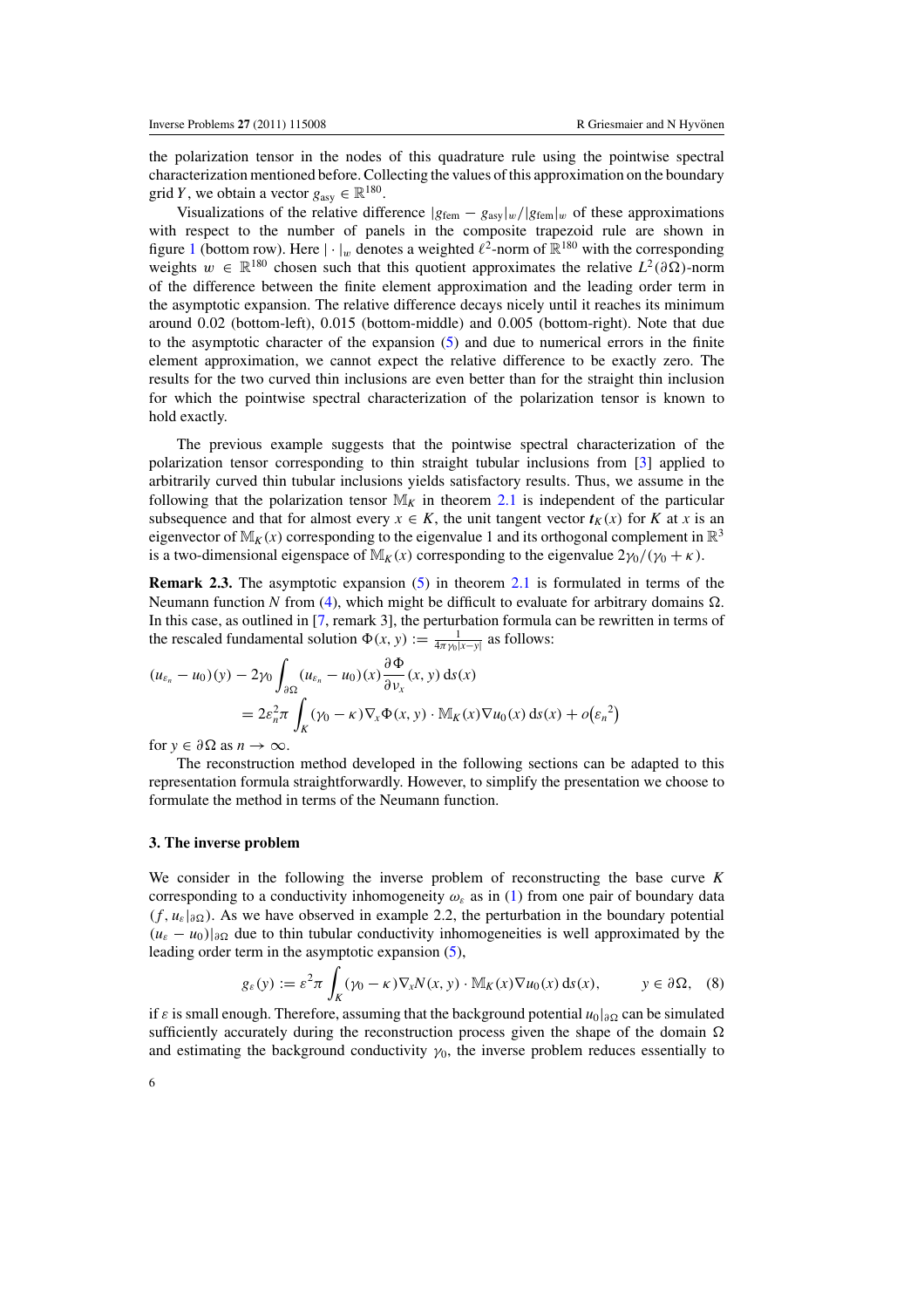reconstructing *K* given one pair  $(f, g_{\varepsilon})$ . In practice, this means that  $u_{\varepsilon}|_{\partial\Omega}$  has to be known with high accuracy, in order to be able to obtain a reliable approximation  $(u_{\varepsilon} - u_0)|_{\partial \Omega}$  of *g*ε. If this is not feasible, i.e. if one cannot tell the difference in the boundary potentials with and without inclusion, the inverse problem to recover the position of  $\omega_{\varepsilon}$  cannot be solved, regardless of which method is used.

Before we develop the reconstruction method, we discuss how to choose the boundary current *f* such that one pair  $(f, g_s)$  uniquely determines the curve *K*—at least theoretically. To this end, we define the class of admissible boundary currents *X* to be the set of all  $f \in L^2_\diamond(\partial \Omega)$ such that the corresponding background potential  $u_0$  satisfies the following conditions.

- The gradient  $\nabla u_0$  does not vanish in  $\Omega$ .
- There is no C<sup>2</sup>-curve  $\Gamma \subset \Omega$ , except possibly straight line segments, such that  $\nabla u_0 (t_\Gamma \cdot \Omega)$  $\nabla u_0$ ) $t_\Gamma = 0$  on  $\Gamma$  and  $\partial^2 u_0 / \partial t_\Gamma^2 = 0$  on  $\Gamma$ , where  $t_\Gamma$  denotes the unit tangent vector field along  $\Gamma$ .

Note that the set *X* is not empty; for instance,  $f(x) := v(x) \cdot p|_{\partial \Omega} \in X$  for every  $p \in \mathbb{R}^3 \setminus \{0\}.$ 

The following proposition generalizes a uniqueness result for thin straight tubular inclusions established in [\[3](#page-21-0)], assuming that the pointwise spectral characterization for the polarization tensor  $M_K$  holds for arbitrarily curved thin tubular inclusions.

**Proposition 3.1.** *Suppose*  $K_1$  *and*  $K_2$  *are two*  $C^2$ -curves *in*  $\Omega$  *and* let  $\gamma_{\varepsilon,1}$  *and*  $\gamma_{\varepsilon,2}$  *be the corresponding conductivity distributions as in [\(2\)](#page-3-0)* with  $\kappa$  *replaced by*  $0 \lt \kappa_1, \kappa_2 \neq \gamma_0$ , *respectively. We denote by g*ε,<sup>1</sup> *and g*ε,<sup>2</sup> *the leading order terms of the associated differences of the boundary potentials with and without inclusions as in [\(8\)](#page-6-0), respectively, corresponding to an admissible boundary current*  $f \in X$ *, and assume that the pointwise spectral characterization of the polarization tensor holds. Then,*  $g_{\varepsilon,1}|_{\Sigma} = g_{\varepsilon,2}|_{\Sigma}$  *on some nonempty open subset*  $\Sigma \subset \partial \Omega$ *implies*  $K_1 = K_2$ *.* 

**Proof.** Assume that  $g_{\varepsilon,1}|_{\Sigma} = g_{\varepsilon,2}|_{\Sigma}$  on some nonempty open subset  $\Sigma \subset \partial \Omega$ . The canonical extensions of the boundary data  $g_{\varepsilon,i}$ ,  $i = 1, 2$ , to  $\Omega \setminus K_i$  given by

$$
v_{\varepsilon,i}(y) := \varepsilon^2 \pi \int_{K_i} (\gamma_0 - \kappa) \nabla_x N(x, y) \cdot \mathbb{M}_{K_i}(x) \nabla u_0(x) \, \mathrm{d} s(x), \qquad y \in \Omega \setminus K_i,
$$

satisfy  $\Delta v_{\varepsilon,i} = 0$  in  $\Omega \setminus (K_1 \cup K_2)$  and have vanishing Neumann data on  $\partial \Omega$ . Since their Cauchy data coincide on the open subset  $\Sigma \subset \partial \Omega$ , we conclude that  $v_{\varepsilon,1} = v_{\varepsilon,2}$  in  $\Omega \setminus (K_1 \cup K_2)$ (cf, e.g., Dautray and Lions [\[10](#page-22-0), corollary 11, p 262]). Furthermore,  $v_{\varepsilon,1}$  is smooth in  $\Omega \setminus K_1$ and  $v_{\varepsilon,2}$  is smooth in  $\Omega \setminus K_2$ . Now assume that  $K_1 \neq K_2$  and without loss of generality  $K_2 \setminus K_1 \neq \emptyset$ . We show that there exists  $z \in K_2 \setminus K_1$  and a direction  $a \in \mathbb{R}^3 \setminus \{0\}$  such that  $\lim_{t\to 0} |v_{\varepsilon,2}(z+ta)|=\infty$ . This yields a contradiction because  $v_{\varepsilon,2}$  coincides with  $v_{\varepsilon,1}$  in  $\Omega \setminus (K_1 \cup K_2)$  and therefore is uniformly bounded in a neighborhood of  $z \in \Omega \setminus K_1$ .

Denoting by  $t_K$ , the unit tangent vector for  $K_2$  and by  $\mathbb{M}_K$ , the polarization tensor corresponding to the conductivity inhomogeneities described by  $\gamma_{\varepsilon,2}$ ,  $0 < \varepsilon < \varepsilon_0$ , we write  $\phi := \mathbb{M}_{K} \nabla u_0$  on  $K_2 \backslash K_1$  and decompose  $\phi = \phi_n + \phi_t$ , where  $\phi_t := (\phi \cdot t_{K_2}) t_{K_2}$  and accordingly  $\phi_n := \phi - \phi_t$ . From the spectral decomposition of  $\mathbb{M}_{K_2}$ , we find that

$$
\phi_t = (\nabla u_0 \cdot \boldsymbol{t}_{K_2}) \boldsymbol{t}_{K_2} \quad \text{and} \quad \phi_n = \frac{2\gamma_0}{\gamma_0 + \kappa_2} (\nabla u_0 - (\boldsymbol{t}_{K_2} \cdot \nabla u_0) \boldsymbol{t}_{K_2}).
$$

Furthermore, rewriting the Neumann function for each  $y \in \Omega$  as

$$
N(\cdot, y) = \frac{1}{4\pi\gamma_0} \frac{1}{|\cdot - y|} + R_N(\cdot, y),
$$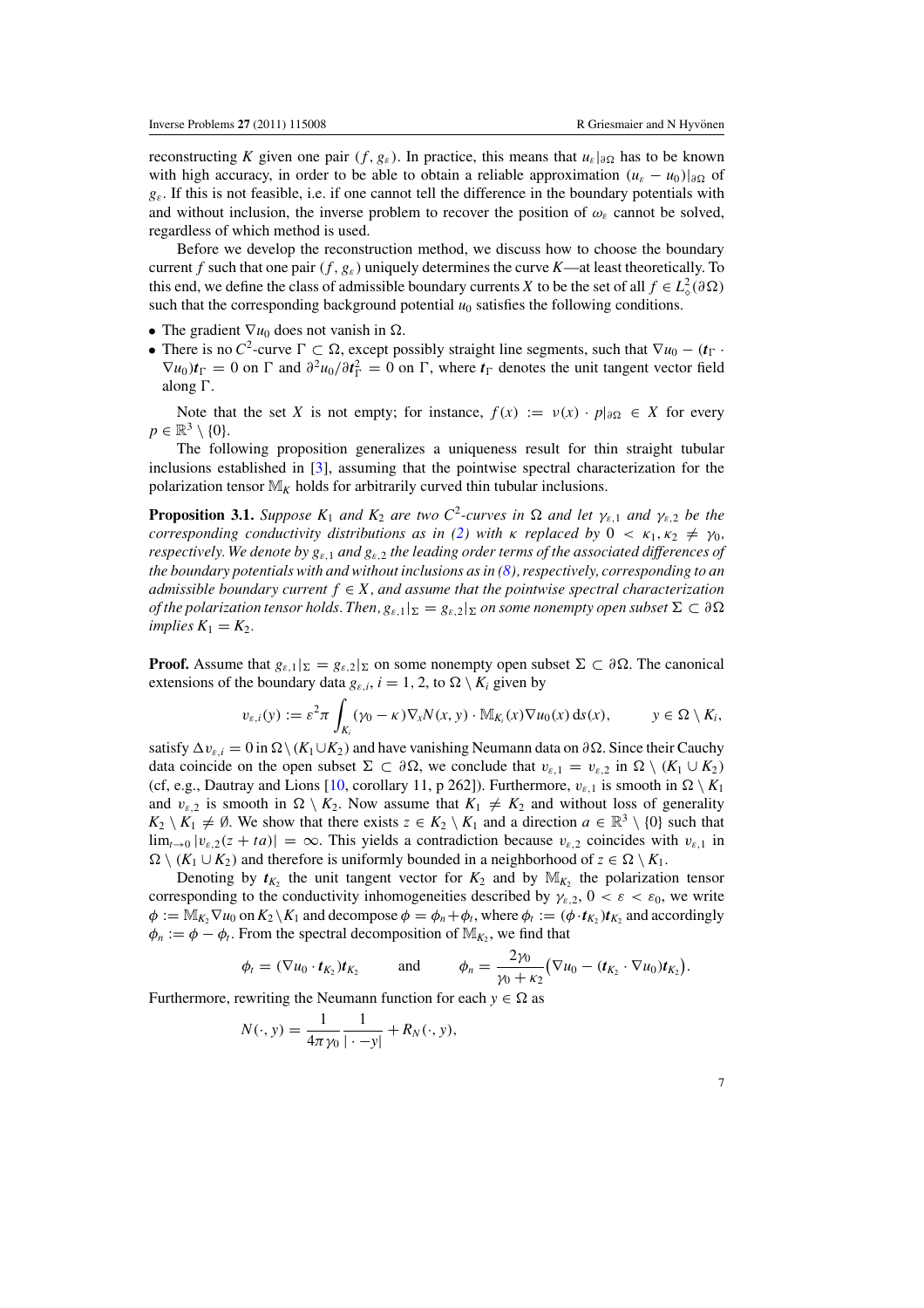<span id="page-8-0"></span>where  $R_N(\cdot, y)$  is a smooth function in  $\Omega$  (cf, e.g., [\[11\]](#page-22-0)), we can use partial integration, denoting the endpoints of the curve  $K_2$  by *P* and *Q*, to obtain for  $y \notin K_2$ 

$$
v_{\varepsilon,2}(y) = \varepsilon^2 \pi (\gamma_0 - \kappa) \Big( \big( \nabla u_0 \cdot t_{K_2} \big) (Q) \Phi(Q, y) - \big( \nabla u_0 \cdot t_{K_2} \big) (P) \Phi(P, y) - \int_{K_2} \frac{\partial^2 u_0}{\partial t_{K_2}^2} \Phi(x, y) \, ds(x) + \int_{K_2} \phi_n(x) \cdot \nabla \Phi(x, y) \, ds(x) + \int_{K_2} \phi(x) \cdot \nabla R_N(x, y) \, ds(x) \Big). \tag{9}
$$

Now we distinguish two cases. First suppose that  $K_2 \setminus K_1$  and  $K_1 \setminus K_2$  are straight line segments or  $K_2 \setminus K_1$  is a straight line segment and  $K_1 \setminus K_2 = \emptyset$ . In this case, we can choose *z* ∈ *K*<sub>2</sub> \ *K*<sub>1</sub> to be an endpoint of *K*<sub>2</sub> and *a*<sub>1</sub> ∈ { $\pm t_K(z)$ } and  $\tau_1 > 0$  such that the straight line segment  $\Gamma_1 := \{z + ta_1 \mid 0 < t \leq \tau_1\} \subset \Omega \setminus (K_1 \cup K_2)$ . Similar to the proof of proposition 3.2 in  $[12]$  $[12]$  (see also  $[3,$  proposition 4.1]), we can estimate each term in  $(9)$  separately to see that

$$
|v_{\varepsilon,2}(z+ta_1)| \geq C |(\nabla u_0 \cdot t_{K_2})(z)| \frac{1}{t} + O(\log(t^{-1}))
$$
 as  $t \to 0$ .

Therefore, recalling that  $v_{\varepsilon,2}(z + ta_1) = v_{\varepsilon,1}(z + ta_1)$  is bounded around  $z \in \Omega \setminus K_1$ , we conclude that  $(\nabla u_0 \cdot t_{K_2})(z) = 0$ . Now, according to our assumption  $\nabla u_0(z) \neq 0$ , we find that  $\phi_n(z) \neq 0$  and we can choose a second direction  $a_2 := \phi_n(z)/|\phi_n(z)|$  and  $\tau_2 > 0$  such that the straight line segment  $\Gamma_2 := \{z + ta_2 \mid 0 < t \leq \tau_2\} \subset \Omega \setminus (K_1 \cup K_2)$ . Again estimating each term in (9) as done in [\[12](#page-22-0), proposition 3.2], it follows that

$$
\left|v_{\varepsilon,2}(z+t a_2)\right| \geqslant C\left|\phi_n(z)\right|\frac{1}{t}+O(\log(t^{-1})) \quad \text{as} \quad t \to 0,
$$

which implies again by the boundedness of  $v_{\varepsilon,2}$  around  $z \in \Omega \setminus K_1$  that  $\phi_n(z) = 0$ , i.e. a contradiction, and ends the proof in this case.

In the second case, we assume that  $K_2 \setminus K_1$  is not a straight line segment (otherwise we interchange the roles of  $K_1$  and  $K_2$ ). According to the definition of the class of admissible boundary currents *X* above, we can choose  $z \in K_2 \setminus K_1$  such that  $\phi_n(z) \neq 0$ or  $(\partial^2 u_0 / \partial t_{K_2}^2)(z) \neq 0$ . Now let  $a_3 := \phi_n(z) / |\phi_n(z)|$  if  $\phi_n \neq 0$  or  $a_3 \in \mathbb{R}^3 \setminus \{0\}$  such that  $a_3 \cdot t_{K_2}(z) = 0$  otherwise and consider the straight line segment  $\Gamma_3 := \{z + ta_3 \mid 0 < t \leq \tau_3\}$ , where  $\tau_3 > 0$  is such that  $\Gamma_3 \subset \Omega \setminus (K_1 \cup K_2)$ . Then, following once more the proof of [\[12](#page-22-0), proposition 3.2], we can estimate each term in (9) to obtain

$$
|v_{\varepsilon,2}(z+t a_3)| \geqslant C_1 \frac{\partial^2 u_0}{\partial t_{K_2}^2}(z) \log(t^{-1}) + C_2 |\phi_n(z)| \left(\frac{1}{t} + O(\log(t^{-1}))\right) + O(1).
$$

Therefore, we conclude that  $\lim_{t\to 0} |v_{\epsilon,2}(z+ta_3)| = \infty$ , which is a contradiction and ends the  $\Box$ 

From now on let  $f \in X$  be an admissible boundary current, denote by  $u_0$  the corresponding background potential and by  $u_{\varepsilon}$  the solution of [\(3\)](#page-3-0). Introducing an operator  $\mathcal{T}: K \mapsto g_{\varepsilon}$  that maps the curve *K* to the leading order term  $g_{\varepsilon}$  from [\(8\)](#page-6-0) of the asymptotic expansion [\(5\)](#page-4-0), our inverse problem essentially amounts to solving the nonlinear operator equation

$$
\mathcal{T}(K) = g_{\varepsilon} \tag{10}
$$

for the unknown curve *K*. We will use a regularized Newton method for this purpose. In the next section, we give a precise definition of a suitably parameterized version *T* of T and establish its Fréchet differentiability.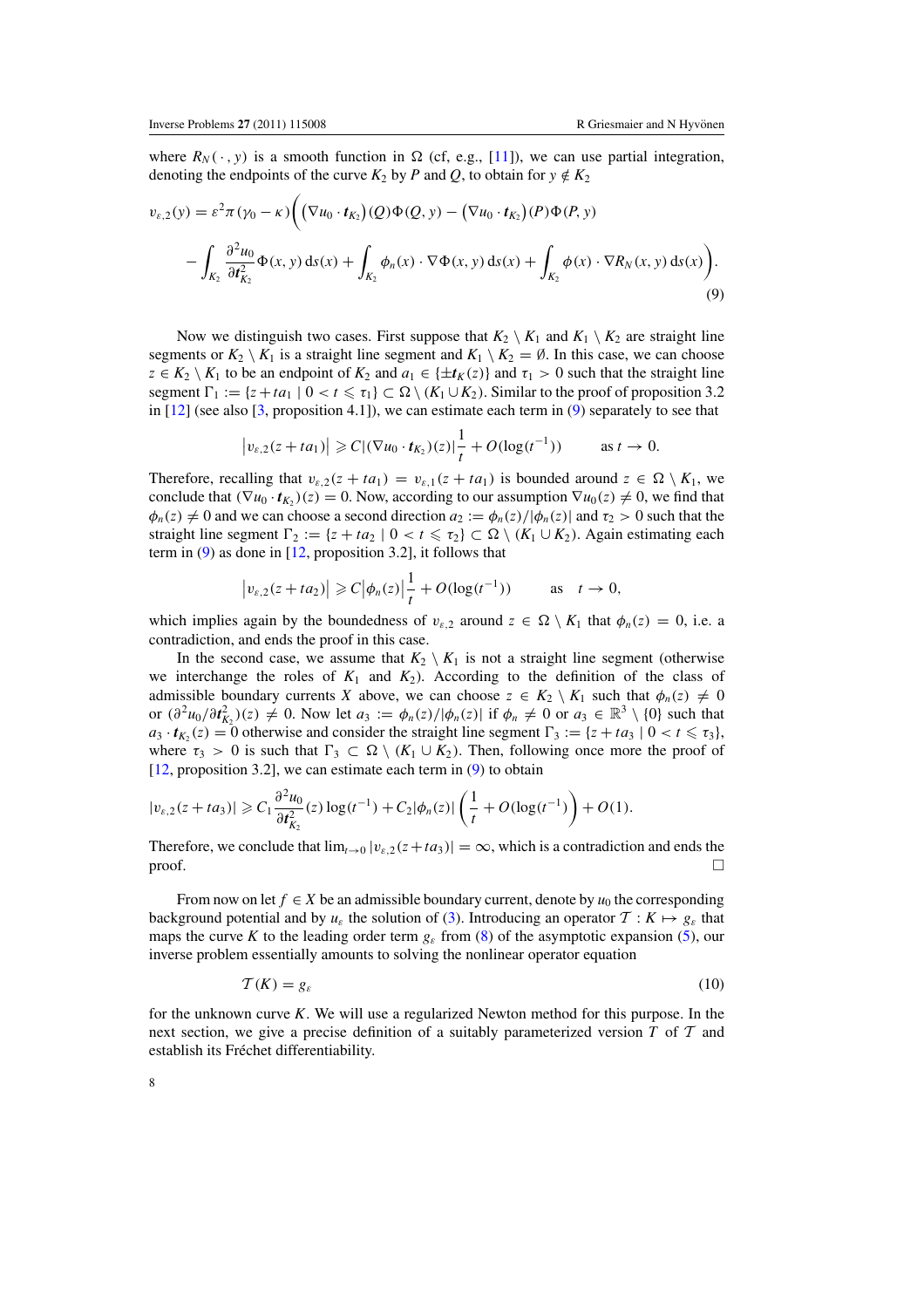# <span id="page-9-0"></span>**4. The Frechet derivative of ´** *T*

Introducing the set of admissible parameterizations,

 $P := {p ∈ C<sup>2</sup>([0, 1], Ω) | p([0, 1]) is simple and p'(t) ≠ 0 for all t ∈ [0, 1]},$ 

which is an open subset of  $C^2([0, 1], \mathbb{R}^3)$ , we assume from now on that *K* is parameterized by  $p_K \in \mathcal{P}$ . By simple, we mean here non-self-intersecting (possibly closed) curves. Therewith, we write [\(8\)](#page-6-0) in the parameterized form

$$
g_{\varepsilon, p_K} := \varepsilon^2 \pi \int_0^1 (\gamma_0 - \kappa) \nabla N(p_K(t), \cdot) \cdot \mathbb{M}_{p_K}(t) \nabla u_0(p_K(t)) |p_K'(t)| dt, \quad (11)
$$

where  $\mathbb{M}_{p_K} := \mathbb{M}_K \circ p_K$  is the parameterized version of the polarization tensor corresponding to the family of conductivity inhomogeneities  $\gamma_{\varepsilon}$ ,  $0 < \varepsilon \leq \varepsilon_0$ , around *K* as in [\(2\)](#page-3-0). We consider in the following the nonlinear operator

$$
T: \mathcal{P} \to L^2_{\diamond}(\partial \Omega), \qquad T(p) := g_{\varepsilon, p}, \qquad (12)
$$

where  $g_{\varepsilon, p}$  is defined analogously to (11), involving a polarization tensor  $\mathbb{M}_p$  corresponding to thin tubular conductivity inhomogeneities around the curve  $p([0, 1])$  as in [\(1\)](#page-3-0) and [\(2\)](#page-3-0).

To study this operator, we first note that for a  $C^2$ -curve parameterized by  $p \in \mathcal{P}$ , a parameterized unit tangent vector field along this curve is given by  $t_p := p'/|p'|$  and it can be completed to a continuous orthogonal frame  $\{t_p, n_p, b_p\}$ . For instance, if  $p'(t) \times p''(t) \neq 0$  for all  $t \in [0, 1]$ , we can choose

$$
\boldsymbol{t}_p := \frac{p'}{|p'|}, \quad \boldsymbol{n}_p := \frac{(p' \times p'') \times p'}{|(p' \times p'') \times p'|} \quad \text{and} \quad \boldsymbol{b}_p := \boldsymbol{t}_p \times \boldsymbol{n}_p = \frac{p' \times p''}{|p' \times p''|}.
$$

Recalling the spectral properties of the polarization tensor, we can use this frame to diagonalize  $\mathbb{M}_p$ . More precisely, introducing the diagonal matrix  $M := diag(1, 2\gamma_0/(\gamma_0 + \kappa), 2\gamma_0/(\gamma_0 +$  $F(x)$   $\in \mathbb{R}^{3\times3}$  and the matrix-valued function  $V_p := [t_p, n_p, b_p] \in C([0, 1], \mathbb{R}^{3\times3})$  defined column by column, we find that

$$
\mathbb{M}_p(t) = V_p(t)MV_p^{\top}(t) \quad \text{for} \quad t \in [0, 1].
$$

**Lemma 4.1.** *The mapping*  $p \mapsto \mathbb{M}_p$  *is Fréchet differentiable from*  $\mathcal P$  *<i>into*  $C([0, 1], \mathbb{R}^{3 \times 3})$ *, and its Fréchet derivative at*  $p \in \mathcal{P}$  *is given by h*  $\mapsto \mathbb{M}_{p,h}'$  *with* 

$$
\mathbb{M}'_{p,h} := V'_{p,h} M V_p^{\top} + V_p M V'_{p,h}^{\top},\tag{13}
$$

*where the matrix-valued function V <sup>p</sup>*,*<sup>h</sup> is given columnwise by*

$$
V'_{p,h} := \frac{1}{|p'|} [(h' \cdot \mathbf{n}_p) \mathbf{n}_p + (h' \cdot \mathbf{b}_p) \mathbf{b}_p, -(h' \cdot \mathbf{n}_p) \mathbf{t}_p, -(h' \cdot \mathbf{b}_p) \mathbf{t}_p].
$$
 (14)

**Proof.** Fix an arbitrary  $p \in \mathcal{P}$  and let  $\delta > 0$  be small enough such that  $p + h \in \mathcal{P}$  for all  $h \in C^2([0, 1], \mathbb{R}^3)$  satisfying  $||h||_{C^2([0, 1], \mathbb{R}^3)} \le \delta$ . Suppose that *h* is such a small perturbation and denote by  $\mathbb{M}_{p+h}$  the parameterized version of the polarization tensor corresponding to conductivity inhomogeneities as in [\(2\)](#page-3-0) around the curve specified by  $p + h$ . Then, it can be seen straightforwardly that

$$
t_{p+h} = \frac{p' + h'}{|p' + h'|},
$$
\n(15*a*)

$$
\boldsymbol{n}_{p+h} = (\boldsymbol{t}_p \cdot \boldsymbol{t}_{p+h}) \boldsymbol{n}_p - \frac{\boldsymbol{b}_p \cdot \boldsymbol{t}_{p+h}}{1 + \boldsymbol{t}_p \cdot \boldsymbol{t}_{p+h}} (\boldsymbol{t}_p \times \boldsymbol{t}_{p+h}) - (\boldsymbol{n}_p \cdot \boldsymbol{t}_{p+h}) \boldsymbol{t}_p, \tag{15b}
$$

9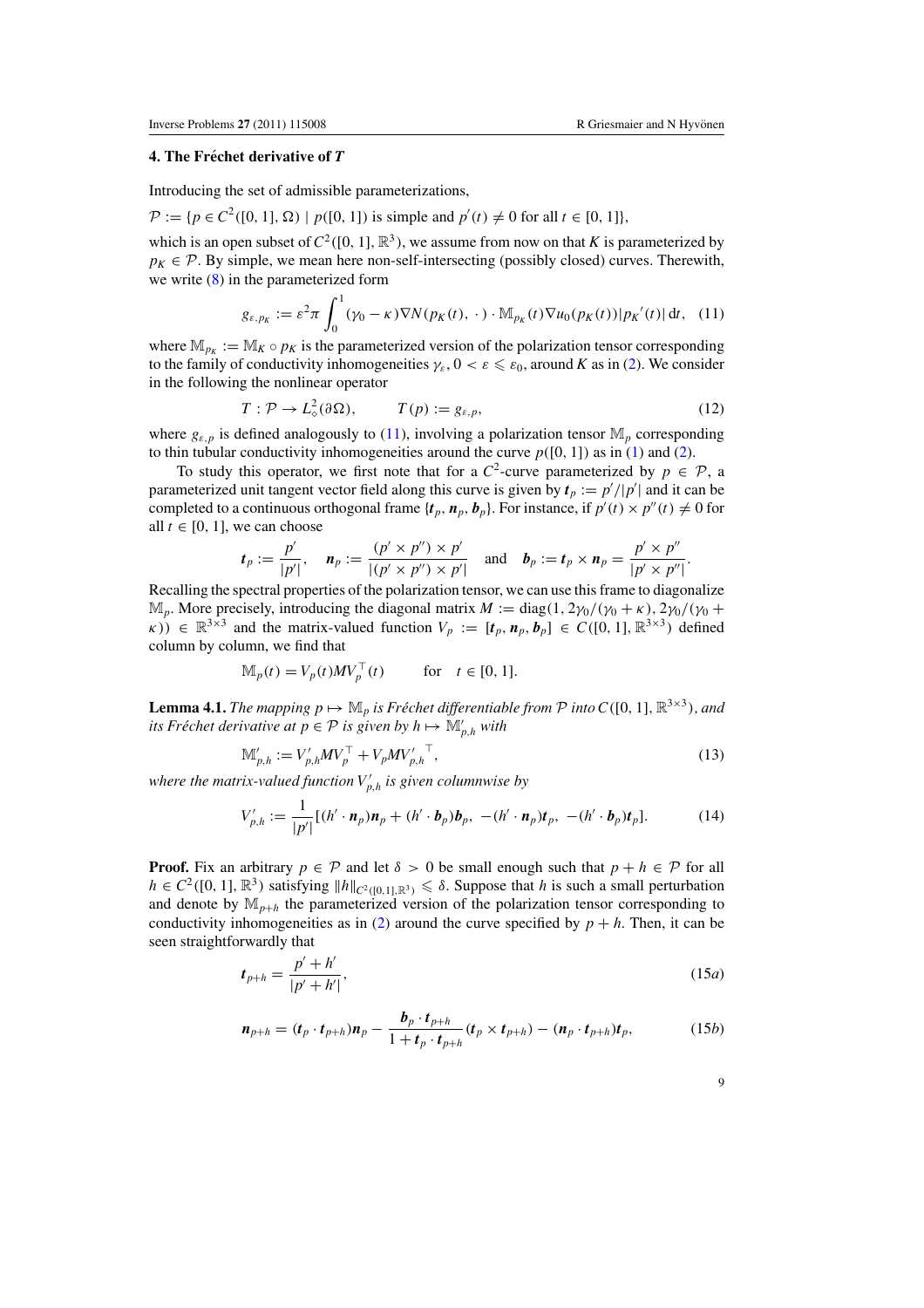$$
\boldsymbol{b}_{p+h} = (\boldsymbol{t}_p \cdot \boldsymbol{t}_{p+h}) \boldsymbol{b}_p + \frac{\boldsymbol{n}_p \cdot \boldsymbol{t}_{p+h}}{1 + \boldsymbol{t}_p \cdot \boldsymbol{t}_{p+h}} (\boldsymbol{t}_p \times \boldsymbol{t}_{p+h}) - (\boldsymbol{b}_p \cdot \boldsymbol{t}_{p+h}) \boldsymbol{t}_p
$$
(15c)

<span id="page-10-0"></span>define a continuous orthogonal frame along this perturbed curve. Using Taylor's formula, we deduce that

$$
t_{p+h} = t_p + \frac{1}{|p'|}h' - \frac{h' \cdot t_p}{|p'|}t_p + O\big(\|h\|_{C^2([0,1],\mathbb{R}^3)}^2\big)
$$
  
=  $t_p + \frac{1}{|p'|}\big((h' \cdot n_p)n_p + (h' \cdot b_p)b_p\big) + O\big(\|h\|_{C^2([0,1],\mathbb{R}^3)}^2\big).$ 

Substituting this expression into [\(15\)](#page-9-0), it follows that

$$
\begin{aligned} \boldsymbol{n}_{p+h} &= \boldsymbol{n}_p - \frac{1}{|p'|} (h' \cdot \boldsymbol{n}_p) \boldsymbol{t}_p + O\big(\|h\|_{C^2([0,1],\mathbb{R}^3)}^2\big), \\ \boldsymbol{b}_{p+h} &= \boldsymbol{b}_p - \frac{1}{|p'|} (h' \cdot \boldsymbol{b}_p) \boldsymbol{t}_p + O\big(\|h\|_{C^2([0,1],\mathbb{R}^3)}^2\big), \end{aligned}
$$

and thus

$$
||V_{p+h} - V_p - V'_{p,h}||_{C([0,1],\mathbb{R}^{3\times 3})} \leq C||h||^2_{C^2([0,1],\mathbb{R}^3)}.
$$

Here and throughout, *C* denotes a generic constant, the value of which might change at different occurrences. Consequently,

$$
\|\mathbb{M}_{p+h} - \mathbb{M}_p - \mathbb{M}'_{p,h}\|_{C([0,1],\mathbb{R}^{3\times 3})} \leq C \|h\|_{C^2([0,1],\mathbb{R}^3)}^2,
$$
\n(16)

which ends the proof.  $\Box$ 

**Theorem 4.2.** *The operator T from [\(12\)](#page-9-0) is Fréchet differentiable and its Fréchet derivative is* given by  $T': \mathcal{P} \times C^2([0, 1]; \mathbb{R}^3) \to L^2_\diamond(\partial \Omega)$ ,

$$
T'(p, h) := \varepsilon^2 \pi (\gamma_0 - \kappa) \big( T'_1(p, h) + T'_2(p, h) + T'_3(p, h) + T'_4(p, h) \big) \tag{17}
$$

*with*

$$
T'_{1}(p, h) := \int_{0}^{1} h(t) \cdot D_{x}^{2} N(p(t), \cdot) \mathbb{M}_{p}(t) \nabla u_{0}(p(t)) |p'(t)| dt,
$$
  
\n
$$
T'_{2}(p, h) := \int_{0}^{1} \nabla_{x} N(p(t), \cdot) \cdot \mathbb{M}'_{p,h}(t) \nabla u_{0}(p(t)) |p'(t)| dt,
$$
  
\n
$$
T'_{3}(p, h) := \int_{0}^{1} \nabla_{x} N(p(t), \cdot) \cdot \mathbb{M}_{p}(t) D^{2} u_{0}(p(t)) h(t) |p'(t)| dt,
$$
  
\n
$$
T'_{4}(p, h) := \int_{0}^{1} \nabla_{x} N(p(t), \cdot) \cdot \mathbb{M}_{p}(t) \nabla u_{0}(p(t)) \frac{p'(t) \cdot h'(t)}{|p'(t)|} dt.
$$

*Here,*  $D_x^2N$  and  $D^2u_0$  *denote the Hessian of* N (with respect to the first variable) and  $u_0$ , *respectively.*

**Proof.** Let  $p \in \mathcal{P}$ ,  $\delta > 0$  and  $h \in C^2([0, 1], \mathbb{R}^3)$  be as in the proof of lemma 4.1; note, in particular, that there exists an open set  $\Omega_0$  such that  $\overline{\Omega}_0 \subset \Omega$  and  $(p+h)([0, 1]) \subset \Omega_0$  for any feasible *h*, because the distance of  $p([0, 1])$  from  $\partial\Omega$  is strictly larger than  $\delta$ . Then, we have to show that

$$
\lim_{h \to 0} \frac{1}{\|h\|_{C^2([0,1], \mathbb{R}^3)}} \|T(p+h) - T(p) - T'(p,h)\|_{L^2_{\phi}(\partial \Omega)} = 0.
$$
 (18)

10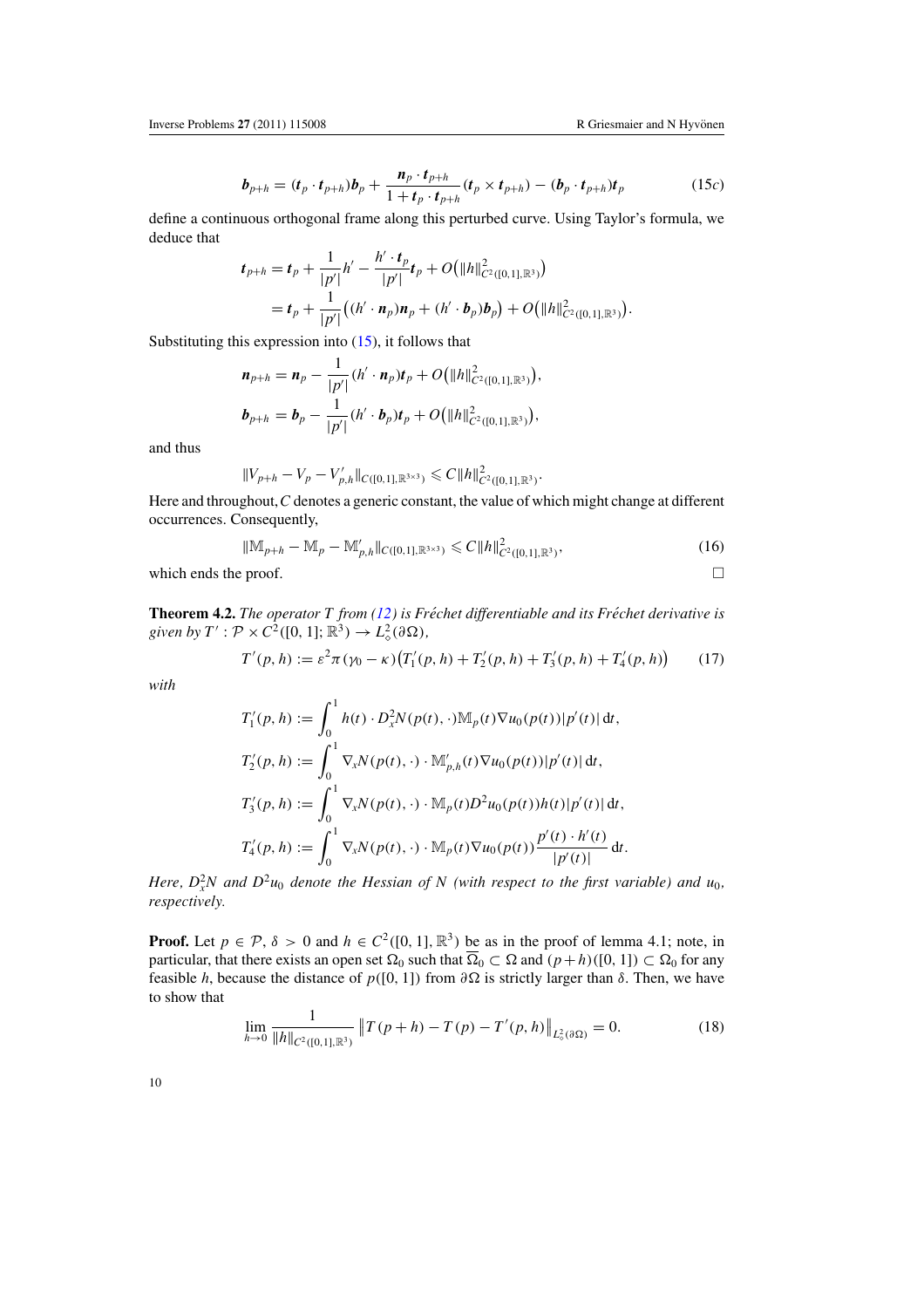<span id="page-11-0"></span>For this purpose, we divide  $T(p + h) - T(p)$  into four parts:

$$
T(p+h) - T(p) = \varepsilon^2 \pi (\gamma_0 - \kappa) (Q_1(p, h) + Q_2(p, h) + Q_3(p, h) + Q_4(p, h)),
$$
 (19)  
where

$$
Q_1(p, h) := \int_0^1 (\nabla_x N((p+h)(t), \cdot) - \nabla_x N(p(t), \cdot)) \cdot M_{p+h}(t) \nabla u_0((p+h)(t)) | (p+h)'(t) | dt,
$$
  
\n
$$
Q_2(p, h) := \int_0^1 \nabla_x N(p(t), \cdot) \cdot (M_{p+h}(t) - M_p(t)) \nabla u_0((p+h)(t)) | (p+h)'(t) | dt,
$$
  
\n
$$
Q_3(p, h) := \int_0^1 \nabla_x N(p(t), \cdot) \cdot M_p(t) (\nabla u_0((p+h)(t)) - \nabla u_0(p(t))) | (p+h)'(t) | dt,
$$
  
\n
$$
Q_4(p, h) := \int_0^1 \nabla_x N(p(t), \cdot) \cdot M_p(t) \nabla u_0(p(t)) (|(p+h)'(t)| - |p'(t)|) dt.
$$

Considering each of these four terms separately, we first observe that for all  $y \in \partial \Omega$ , the Neumann function  $N(\cdot, y)$  is smooth in  $\Omega_0 \subset\subset \Omega$  and therefore Taylor's theorem implies that

$$
\left\| \nabla_x N((p+h)(\cdot), y) - \nabla_x N(p(\cdot), y) - D_x^2 N(p(\cdot), y) h(\cdot) \right\|_{C([0,1], \mathbb{R}^3)} \leq C \|h\|_{C^2([0,1], \mathbb{R}^3)}^2
$$

uniformly with respect to  $y \in \partial \Omega$ . Similarly, elliptic regularity results (cf, e.g., [\[18](#page-22-0), chapter 2, theorem 3.2]) guarantee that  $u_0$  is smooth in  $\Omega_0$ ; in particular,

$$
\left\| \nabla u_0((p+h)(\cdot)) - \nabla u_0(p(\cdot)) - D^2 u_0(p(\cdot))h(\cdot) \right\|_{C([0,1],\mathbb{R}^3)} \leq C \|h\|_{C^2([0,1],\mathbb{R}^3)}^2.
$$
 (20)

Finally, using Taylor's theorem once more, we find that

$$
\left\| |p' + h'| - |p'| - \frac{p' \cdot h'}{|p'|} \right\|_{C([0,1], \mathbb{R}^3)} \leqslant C \|h\|_{C^2([0,1], \mathbb{R}^3)}^2.
$$
\n(21)

Combining these estimates together with [\(16\)](#page-10-0), it is straightforward to show that

$$
\|Q_j(p,h) - T'_j(p,h)\|_{C(\partial\Omega)} \leq C \|h\|_{C^2([0,1],\mathbb{R}^3)}^2 \quad \text{for} \quad j = 1,\ldots,4,\quad (22)
$$

so that [\(18\)](#page-10-0) follows from the triangle inequality after embedding  $C(\partial \Omega)$  continuously into  $L^2(\Omega)$ . We prove (22) for  $j = 2$  only and note that the other three cases follow similarly. By adding and subtracting a suitable term and using the triangle inequality, we deduce that

$$
\|Q_2(p,h) - T_2'(p,h)\|_{C(\partial\Omega)} \le \|Q_{21}(p,h)\|_{C(\partial\Omega)} + \|Q_{22}(p,h)\|_{C(\partial\Omega)},\tag{23}
$$

where

$$
Q_{21}(p, h) = \int_0^1 \nabla_x N(p(t), \cdot) \cdot (M_{p+h}(t) - M_p(t))
$$
  
×  $(\nabla u_0((p+h)(t))|(p+h)'(t)| - \nabla u_0(p(t))|p'(t)|) dt$ ,  

$$
Q_{22}(p, h) = \int_0^1 \nabla_x N(p(t), \cdot) \cdot ((M_{p+h}(t) - M_p(t)) - M_{p,h}'(t)) \nabla u_0(p(t))|p'(t)| dt.
$$
  
From (13) and (14), we find that

 $(13)$  and  $(14)$ ,

$$
\|\mathbb{M}'_{p,h}\|_{C([0,1],\mathbb{R}^{3\times 3})} \leq C \|h\|_{C^2([0,1],\mathbb{R}^3)}.
$$
\n(24)

Thus, using the estimates  $(24)$ ,  $(20)$ ,  $(21)$ ,  $(16)$ , and the boundedness of the derivatives of  $u_0$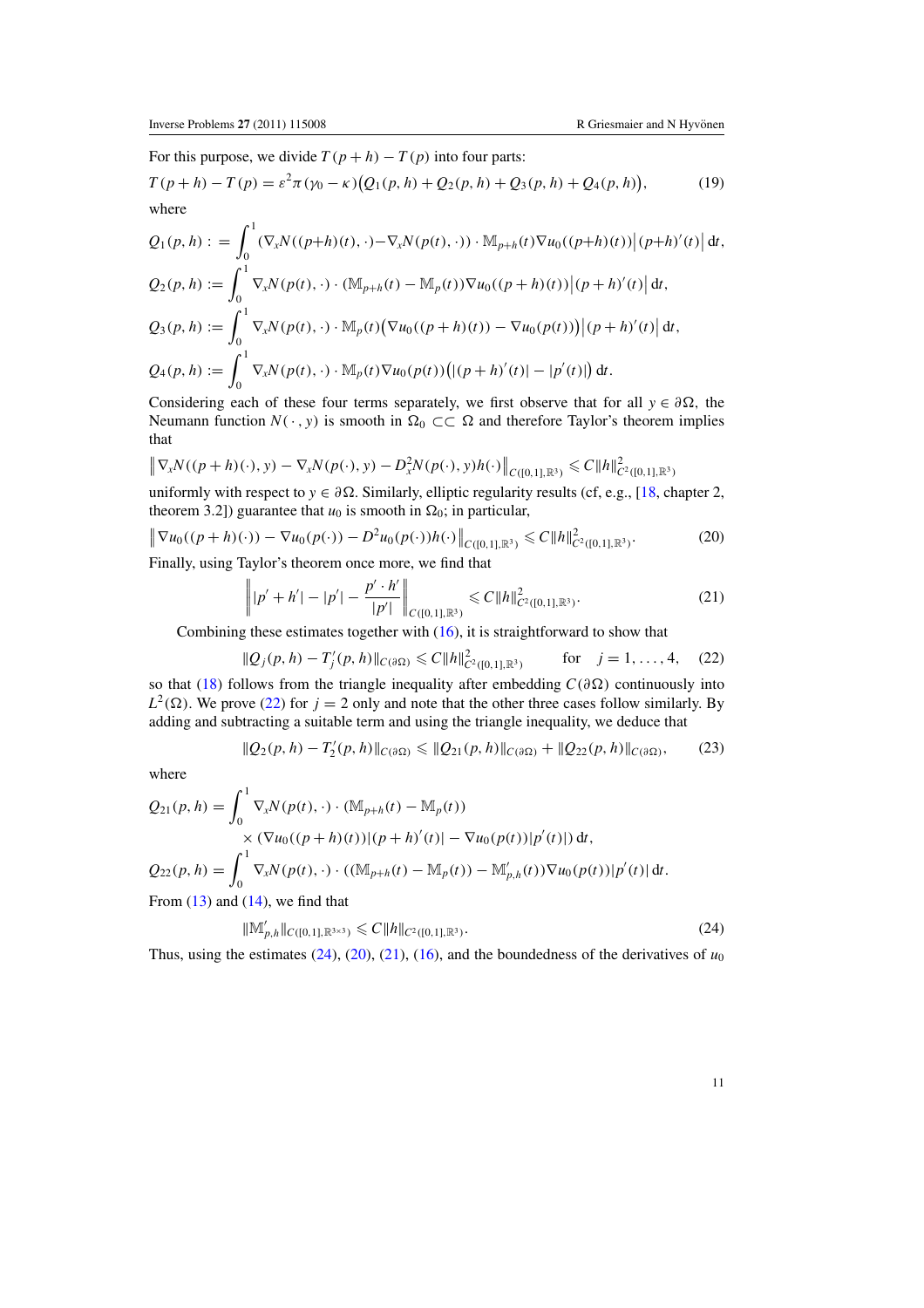<span id="page-12-0"></span>in  $\Omega_0$ , it follows that

$$
\|Q_{2j}(p,h)\|_{C(\partial\Omega)} \leq C \|h\|_{C^2([0,1],\mathbb{R}^3)}^2 \max_{y\in\partial\Omega} \int_0^1 \left|\nabla_x N(p(t),y)\right| \mathrm{d}t \leq C \|h\|_{C^2([0,1],\mathbb{R}^3)}^2
$$

for  $j = 1, 2$ , where the second inequality is a consequence of the boundedness of  $\nabla_x N(\cdot, \cdot)$  on the compact set  $p([0, 1]) \times \partial \Omega$ . Substituting these estimates into [\(23\)](#page-11-0) completes the proof.  $\Box$ 

**Remark 4.3.** The above proof readily shows that *T* remains continuously Frechet differentiable ´ even if its range is considered as a subspace of  $C(\partial \Omega)$ . Moreover, the corresponding Fréchet derivative is still given by the same formula [\(17\)](#page-10-0). This fact will be utilized in the implementation of our reconstruction algorithm in the following section.

**Remark 4.4.** In section 5, we will build a numerical algorithm that does not only aim at reconstructing the base curve of a tubular inhomogeneity embedded in  $\Omega$  but also the background conductivity level  $\gamma_0 > 0$ . For this reason, we will occasionally interpret *T* as a function of two variables by writing

$$
T: \mathcal{P} \times \mathbb{R}_+ \to L^2_{\diamond}(\partial \Omega), \qquad T(p, \gamma_0) := g_{\varepsilon, p},
$$

where  $g_{\varepsilon,p}$  is defined analogously to [\(11\)](#page-9-0). Take note that *T*, as well as *T*', does not depend on  $\gamma_0$ merely through the term  $\gamma_0 - \kappa$  and the polarization tensor but also via the implicit dependence of *u*<sup>0</sup> and the Neumann function on the background conductivity. In our reconstruction algorithm, we need to be able to differentiate *T* with respect to  $\gamma_0$ . Taking into account how  $N(\cdot, \cdot)$  and  $u_0$  scale with respect to  $\gamma_0$ , a simple calculation reveals that for a fixed p such a derivative can be written in  $L^2_{\diamond}(\partial \Omega)$  as

$$
\frac{\partial T(p, \gamma_0)}{\partial \gamma_0} = \varepsilon^2 \pi \int_0^1 \left( 2\frac{\kappa}{\gamma_0} - 1 \right) \nabla N(p(t), \cdot) \cdot \mathbb{M}_p(t) \nabla u_0(p(t)) |p'(t)| dt \n+ \varepsilon^2 \pi \int_0^1 (\gamma_0 - \kappa) \nabla N(p(t), \cdot) \cdot \frac{\partial \mathbb{M}_p(t)}{\partial \gamma_0} \nabla u_0(p(t)) |p'(t)| dt,
$$
\n(25)

where

$$
\frac{\partial M_p(t)}{\partial \gamma_0} = V_p(t) \frac{\partial M}{\partial \gamma_0} V_p^{\top}(t)
$$

and

$$
\frac{\partial M}{\partial \gamma_0} := \text{diag}\big(0, 2\kappa/(\gamma_0 + \kappa)^2, 2\kappa/(\gamma_0 + \kappa)^2\big).
$$

#### **5. The reconstruction method**

We assume that sufficiently good *a priori* knowledge of the radius  $\varepsilon$  and the conductivity  $\kappa$  of the tubular inclusion embedded in  $\Omega$  are available in advance, which corresponds to having accurate information on the properties of the tubular material in question.

Our aim is to introduce an iterative Newton-type algorithm for reconstructing a thin tubular conductivity inhomogeneity by minimizing in a regularized manner the 'output least-squares' functional

$$
\|(u_{\varepsilon}-u_0)-\mathcal{T}(K)\|_{L^2(\partial\Omega)}\tag{26}
$$

with respect to K living in some set of feasible curves. As always,  $u_{\varepsilon}$  denotes the electromagnetic potential corresponding to the object contaminated by the target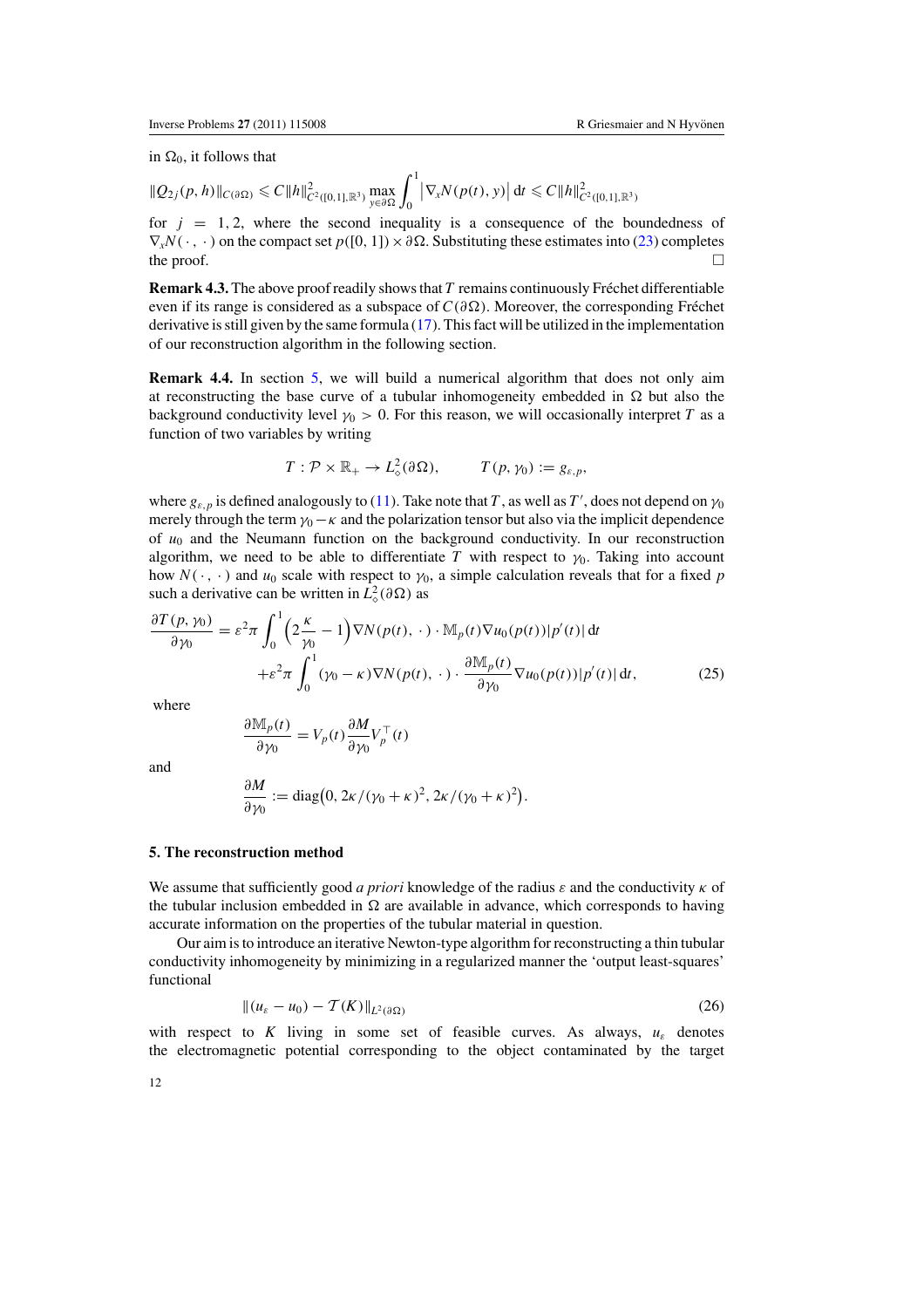inhomogeneity, i.e. the solution of [\(3\)](#page-3-0) for some given boundary current density  $f \in L^2_{\diamond}(\partial \Omega)$ , and  $u_0$  is the associated background potential. The nonlinear operator  $\mathcal{T}: K \mapsto g_{\varepsilon,K}$  is defined by [\(10\)](#page-8-0). Due to the asymptotic character of  $g_{\varepsilon,K}$ , the value of [\(26\)](#page-12-0) is small—but in general nonzero—if *K* is the actual curve defining the unknown tubular inclusion within  $\Omega$ (cf example 2.2).

To be able to minimize the functional  $(26)$ , one must first introduce some suitable parameterization for *K*. As mentioned before, we choose to work with piecewise linear curves of the form

$$
K = K(x1, ..., xn+1) = \bigcup_{j=1}^{n} [xj, xj+1],
$$

where  $x^1, \ldots, x^{n+1} \in \Omega$  is a set of nodal points and  $[x^j, x^{j+1}]$  denotes the closed line segment between  $x^j$  and  $x^{j+1}$ .

Besides a parameterization for the candidate curves, a successful implementation of an iterative Newton-type output least-squares algorithm requires an appropriately chosen form of regularization. Intuitively, there are two types of behaviors that we want to avoid: (i) the piecewise linear approximation must not get severely tangled and (ii) none of its subsegments should become very short or extremely long. With this picture in mind, we introduce two penalty terms:

$$
\Psi_1(x^1,\ldots,x^{n+1})=n\sum_{j=1}^{n-1}|t_{j+1}-t_j|^2,\qquad \Psi_2(x^1,\ldots,x^{n+1})=n\sum_{j=1}^n|d-|x^{j+1}-x^j|\Big|^2,
$$

where  $t_j \in \mathbb{R}^3$  is the unit tangent of the line segment  $[x^j, x^{j+1}]$  pointing in the direction of  $x^{j+1}$ , and  $d > 0$  is chosen so that  $L = nd$  equals our *a priori* estimate for the total length of the unknown tubular inhomogeneity. The first of these functionals takes large values if the directions of adjacent subsegments of *K* differ substantially. Up to multiplication by a constant that is independent of *n*, the value  $\Psi_1(x^1,\ldots,x^{n+1})$  can actually be seen as an estimate for the mean of the squared curvature of a smooth curve passing through the nodes  $x^1, \ldots, x^{n+1}$ , under the assumption that all subsegments  $[x^j, x^{j+1}]$ ,  $j = 1, \ldots, n$ , are of equal length. In particular, this means that  $\Psi_1$  is to a certain extent independent of the level of discretization *n*. On the other hand, the second penalty functional promotes curves that are composed of subsegments of equal length. Like  $\Psi_1$ , also  $\Psi_2$  scales appropriately with respect to *n*: for a piecewise linear curve that is composed of subsegments of equal length, the value of  $\Psi_2$  depends only on the total length of the curve in question, not on the number of its subsegments. Take note that both  $\Psi_1$  and  $\Psi_2$ , as well as their derivatives, can be written as explicit functions of the nodes  $x^1, \ldots, x^{n+1}$ , but neither of them is quadratic with respect to the coordinates of  $x^1, \ldots, x^{n+1}$ .

Combining the output least-squares functional [\(26\)](#page-12-0) with the two penalty terms  $\Psi_1$  and  $\Psi_2$ would suffice for devising a Newton-type reconstruction algorithm if  $\gamma_0$  was assumed to be known. However, since the constant background conductivity is not typically available with high precision in practice, we include its estimation as a part of our reconstruction algorithm. Not knowing  $\gamma_0$  unfortunately means that we cannot compute  $u_0$  needed in the functional [\(26\)](#page-12-0), and thus we must come up with an alternative scheme: let  $u_1$  be the background solution in the case that  $\gamma_0 \equiv 1$  and note that the potential  $u_\sigma$  corresponding to a general constant conductivity  $\sigma > 0$ —and the same boundary current density  $f$ —has the representation

$$
u_{\sigma} = \frac{u_1}{\sigma}.\tag{27}
$$

We substitute  $u_{\sigma}$  given by (27) for  $u_0$  and  $\sigma$  for  $\gamma_0$  in [\(26\)](#page-12-0) and treat  $\sigma$  as another unknown; note that the operator T in [\(26\)](#page-12-0) also depends now on  $\sigma$  (cf remark 4.4). After introducing a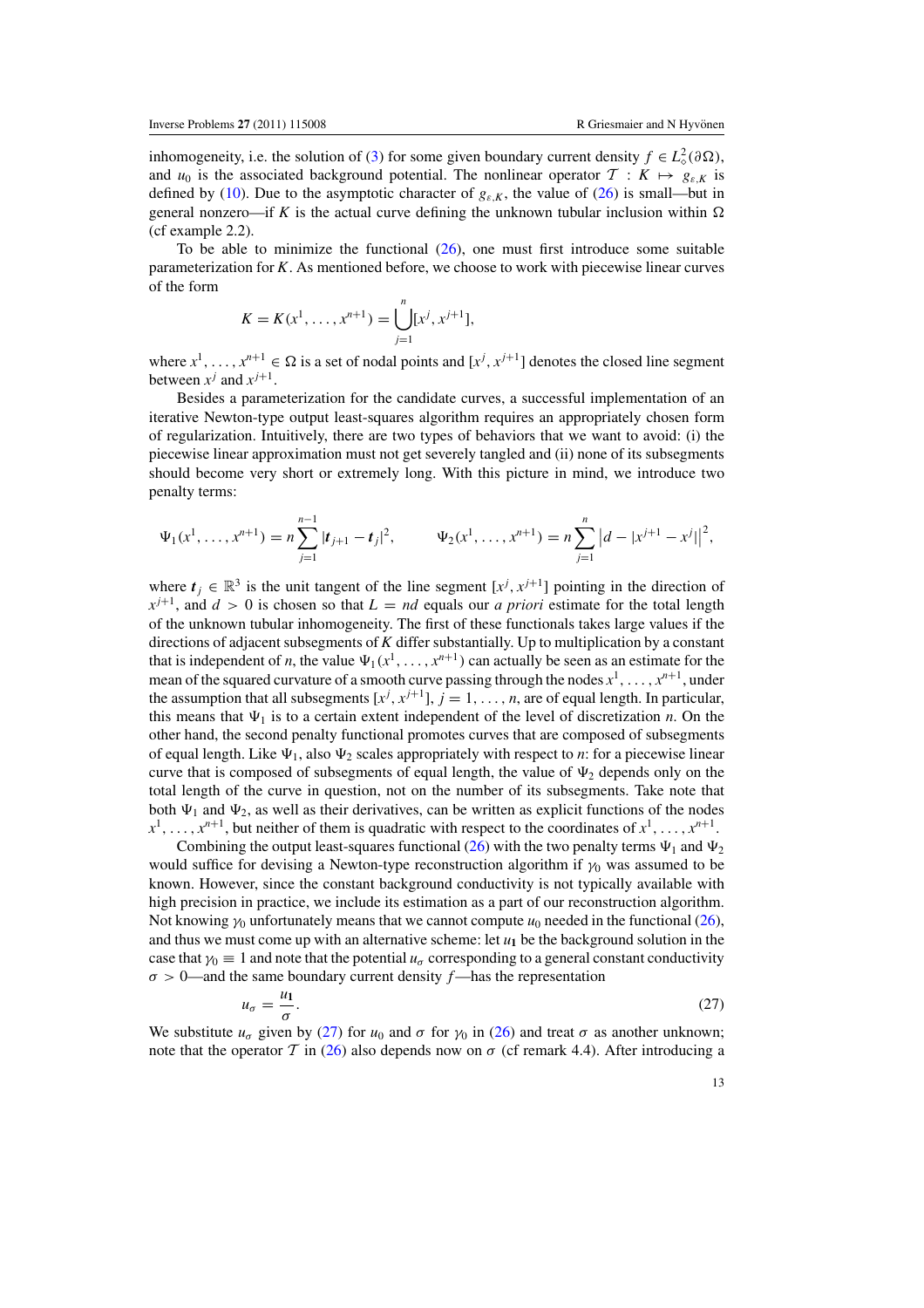<span id="page-14-0"></span>quadratic penalty term acting on  $\sigma$  and combining it with [\(26\)](#page-12-0) and the penalty functionals  $\Psi_1$ and  $\Psi_2$ , we finally end up with a suitable regularized output least-squares functional

$$
F(x^1, ..., x^{n+1}, \sigma) = \left\| \left( u_{\varepsilon} - \frac{u_1}{\sigma} \right) - \sum_{j=1}^n \mathcal{T} \left( [x^j, x^{j+1}], \sigma \right) \right\|_{L^2(\partial \Omega)}^2 + \lambda_1^2 \Psi_1(x^1, ..., x^{n+1}) + \lambda_2^2 \Psi_2(x^1, ..., x^{n+1}) + \lambda_3^2 (\tilde{\sigma} - \sigma)^2,
$$
 (28)

where  $\tilde{\sigma} > 0$  is our initial guess for the constant background conductivity and  $\lambda_m > 0$ ,  $m = 1, 2, 3$ , are regularization parameters to be specified later on.

Before introducing the actual reconstruction algorithm, we must still discretize the  $L^2(\partial\Omega)$ -norm appearing in (28). For this purpose, we assume that  $\Omega$  is the unit ball, which is also the framework adopted for the numerical studies of section [6,](#page-15-0) but note that more general geometries can be treated similarly (see also remark 2.3). Suppose that we can measure or interpolate the boundary potential  $u_{\varepsilon}|_{\partial\Omega}$  on a grid of points  $y_{kl} \in \partial\Omega$ ,  $1 \le k \le N - 1$  and  $1 \le l \le 2N$ , as introduced in [\(7\)](#page-5-0); then, the trapezoidal rule gives the following approximation for *F*:

$$
F_N(x^1, \dots, x^{n+1}, \sigma) = \frac{\pi^2}{N^2} \sum_{k,l} \sin \theta_k \Big| \Big( \Big( u_\varepsilon - \frac{u_1}{\sigma} \Big) - \sum_{j=1}^n \mathcal{T} \big( [x^j, x^{j+1}], \sigma \big) \Big) (y_{kl}) \Big|^2 + \lambda_1^2 \Psi_1(x^1, \dots, x^{n+1}) + \lambda_2^2 \Psi_2(x^1, \dots, x^{n+1}) + \lambda_3^2 (\tilde{\sigma} - \sigma)^2,
$$
 (29)

which is what we aim to minimize in our reconstruction algorithm. By slight abuse of notation,  $F_N$  can be written in the form

$$
F_N(\eta) = |r(\eta)|^2,
$$

where  $\eta \in \mathbb{R}^{3n+4}$  is a parameter vector that is composed of the estimate for the background conductivity and the components of the nodal points of the piecewise linear candidate curve, and  $r : \mathbb{R}^{3n+4} \to \mathbb{R}^{2N(\hat{N}-1)+2n}$  is a nonlinear vector-valued function of  $\eta$ . Our algorithm minimizes  $F_N(\eta)$  using a mixture of the Gauss–Newton algorithm and the golden section line search method. In what follows, we denote the Jacobian of *r* by *Jr*.

**Algorithm 5.1.** Choose the parameters *n*, *d*,  $\lambda_1$ ,  $\lambda_2$ ,  $\lambda_3$  and  $\tilde{\sigma}$  for the functional  $F_N$  and pick an initial guess  $\eta_0 \in \mathbb{R}^{3n+4}$  that defines a piecewise linear curve in  $\Omega$  and a positive background conductivity. Set  $k = 0$ , choose  $0 < \delta < 1$  and  $M \in \mathbb{N}$ , and iterate as follows.

Compute a Gauss–Newton search direction

$$
\Delta_k = -\left(J_r^\top(\eta_k)J_r(\eta_k)\right)^{-1}J_r^\top(\eta_k)r(\eta_k),\tag{30}
$$

and denote by  $t_{\text{max}} > 0$  the largest real number for which  $\eta_k + t_{\text{max}} \Delta_k$  defines a piecewise linear curve in  $\overline{\Omega}$  and a nonnegative constant conductivity. Find the minimizer  $t_k$  of the function  $t \mapsto F_N(\eta_k + t\Delta_k)$  on the interval [0,  $\delta t_{\text{max}}$ ] by using the golden section line search with *M* divisions. If  $t_k > 0$ , set  $\eta_{k+1} = \eta_k + t_k \Delta_k$  and  $k = k + 1$ , and continue the iteration by computing a new search direction. Otherwise, terminate the algorithm and declare the piecewise linear curve and the constant conductivity parameterized by the current iterate  $\eta_k$  as the reconstruction.

To compute  $J_r$  needed in the above algorithm, one has to differentiate the terms on the right-hand side of (29) with respect to  $\sigma$  and the components of the nodal points  $x^1, \ldots, x^{n+1}$ . The terms that depend on  $\sigma$  are the corresponding penalty function,  $u_1/\sigma$ , and  $\mathcal{T}([x^j, x^{j+1}], \sigma)$ . The first two of these cause no problems whatsoever and the derivative of the third one can be computed by applying, say, the trapezoidal rule to the integrals on the right-hand side of [\(25\)](#page-12-0)—with  $u_0$  replaced by  $u_\sigma$  and using the Neumann function corresponding to the current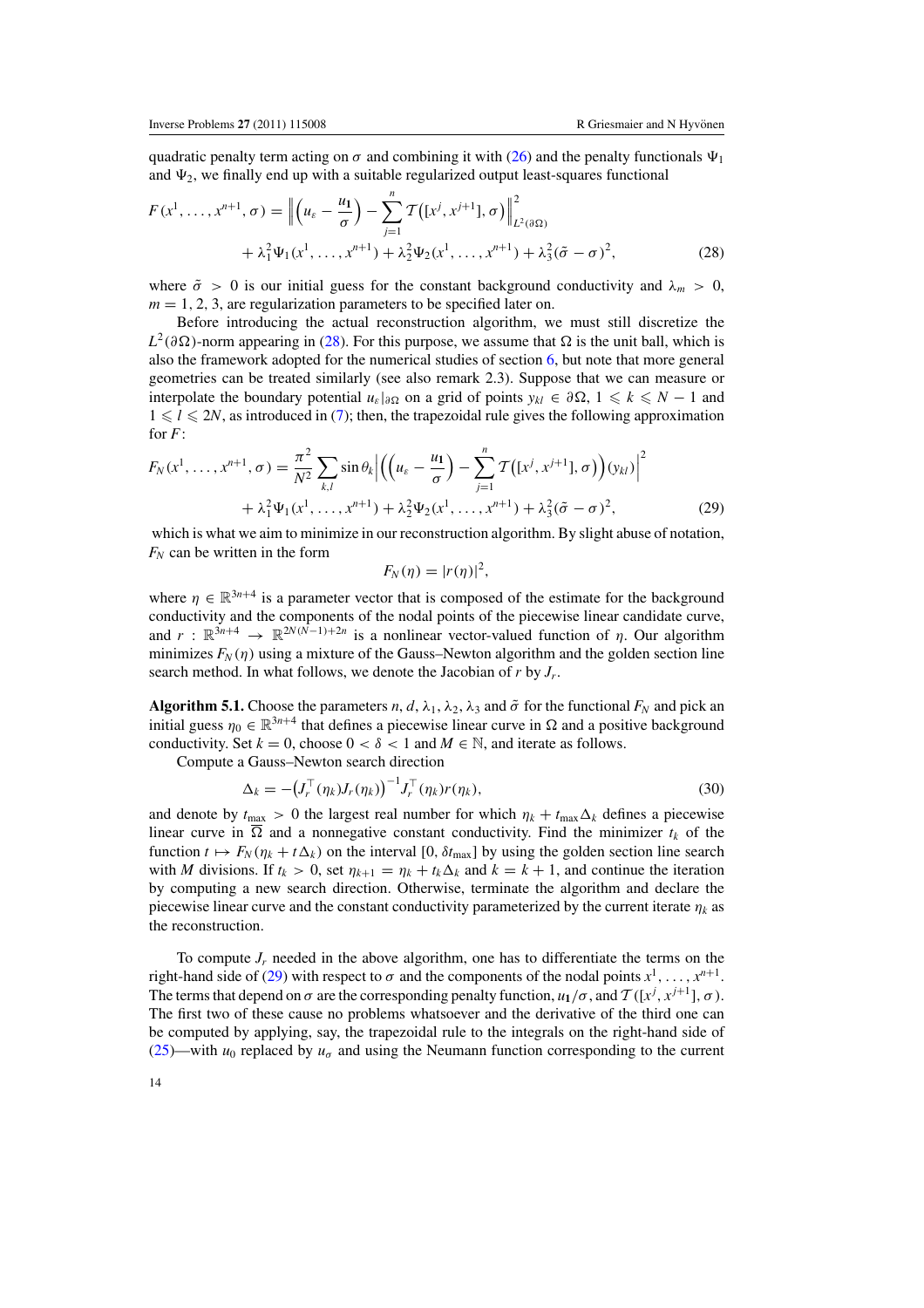<span id="page-15-0"></span>estimate for the conductivity level (cf [\(4\)](#page-3-0)). On the other hand, all derivatives of  $\Psi_1$  and  $\Psi_2$ with respect to the nodal points of the approximating curve can be calculated explicitly. In consequence, the only unsettled issue is the differentiation of  $\mathcal{T}([x^j, x^{j+1}]) (y_{kl}), j = 1, ..., n$ , with respect to the components of nodal points  $x^j$  and  $x^{j+1}$ .

With the help of theorem [4.2](#page-10-0) and remark 4.3—see also remark 4.4—it is straightforward to deduce that

$$
\frac{\partial \mathcal{T}([x^j, x^{j+1}], \sigma)}{\partial x_m^j}(y_{kl}) = T'(([x^j, x^{j+1}], \sigma), h)(y_{kl}), \qquad m = 1, 2, 3, (31)
$$

for  $h(t) = (1 - t) e_m$ ,  $t \in [0, 1]$ , where  $e_m$  is the *m*th standard basis vector in  $\mathbb{R}^3$ . On the right-hand side,  $[x^j, x^{j+1}]$  is to be identified with its linear parameterization with respect to *t* ∈ [0, 1] starting from  $x^j$ , i.e.  $p(t) = (1 - t)x^j + tx^{j+1}$ . Similarly, the derivative with respect to  $x_m^{j+1}$  is obtained by choosing  $h(t) = t e_m$  in (31). In the numerical implementation of the algorithm, the needed point values of these derivatives as well as those of the original operator  $\tau$  are computed by applying the trapezoidal rule with sufficiently many nodal points to the integrals [\(17\)](#page-10-0) and [\(11\)](#page-9-0), respectively.

Finally, we note that the golden section line search employed in algorithm 5.1 is guaranteed to converge only if the target function is convex. In our case, there is no guarantee of convexity, but in practically all tests that we have carried out  $F_N(\eta_k)$  has anyway decreased monotonically as a function of the iteration step *k*. Moreover, in none of our numerical experiments did we encounter any difficulties when inverting the matrix  $J_r^{\top}(\eta_k)J_r(\eta_k)$  in [\(30\)](#page-14-0).

# **6. Numerical results**

In this section we test the functionality of algorithm 5.1 in the unit ball with both exact and noisy simulated data. In all numerical studies, we use

$$
f(x) = v(x) \cdot (1, 0, 0) = x_1, \qquad x \in \partial \Omega,
$$

as the boundary current density and recall that for this choice, the potential corresponding to the unit conductivity needed in [\(29\)](#page-14-0) is simply  $u_1 = x_1$ . For each numerical test, we simulate the electromagnetic potential  $u_{\varepsilon}$  corresponding to the target tubular inhomogeneity at the measurement points [\(7\)](#page-5-0) with  $N = 10$  by solving problem [\(3\)](#page-3-0) using the finite element software Comsol. The actual background conductivity is chosen to be  $\gamma_0 \equiv 1$  in all of our tests.

Before moving on to the numerical experiments, let us fix the parameters appearing in algorithm 5.1. We will search for an approximation of the shape of the target inhomogeneity in the form of a piecewise linear curve composed of  $n = 10$  subsegments. Note that this is in accordance with our findings in example 2.2, where we have seen that a higher number of subsegments does not significantly improve the approximation properties of our asymptotic model for inclusions of comparable dimensions. The length of the target inhomogeneity is anticipated to be  $L = 1.5$ , and thus we choose  $d = 0.15$ . In all numerical examples with exact data, i.e. without artificial additive noise, the regularization parameters are fixed as

$$
\lambda_1 = 10^{-5}, \qquad \lambda_2 = 6 \cdot 10^{-5}, \qquad \lambda_3 = 0.08. \tag{32}
$$

When working with noisy data, we multiply these values by 1.4. The initial guess for the background conductivity  $\tilde{\sigma}$  varies from test to test: it is chosen to be the constant conductivity that minimizes the discrepancy

$$
\sum_{k,l} \sin \theta_k \left| u_{\varepsilon}(y_{kl}) - \frac{u_1(y_{kl})}{\sigma} \right|^2
$$

15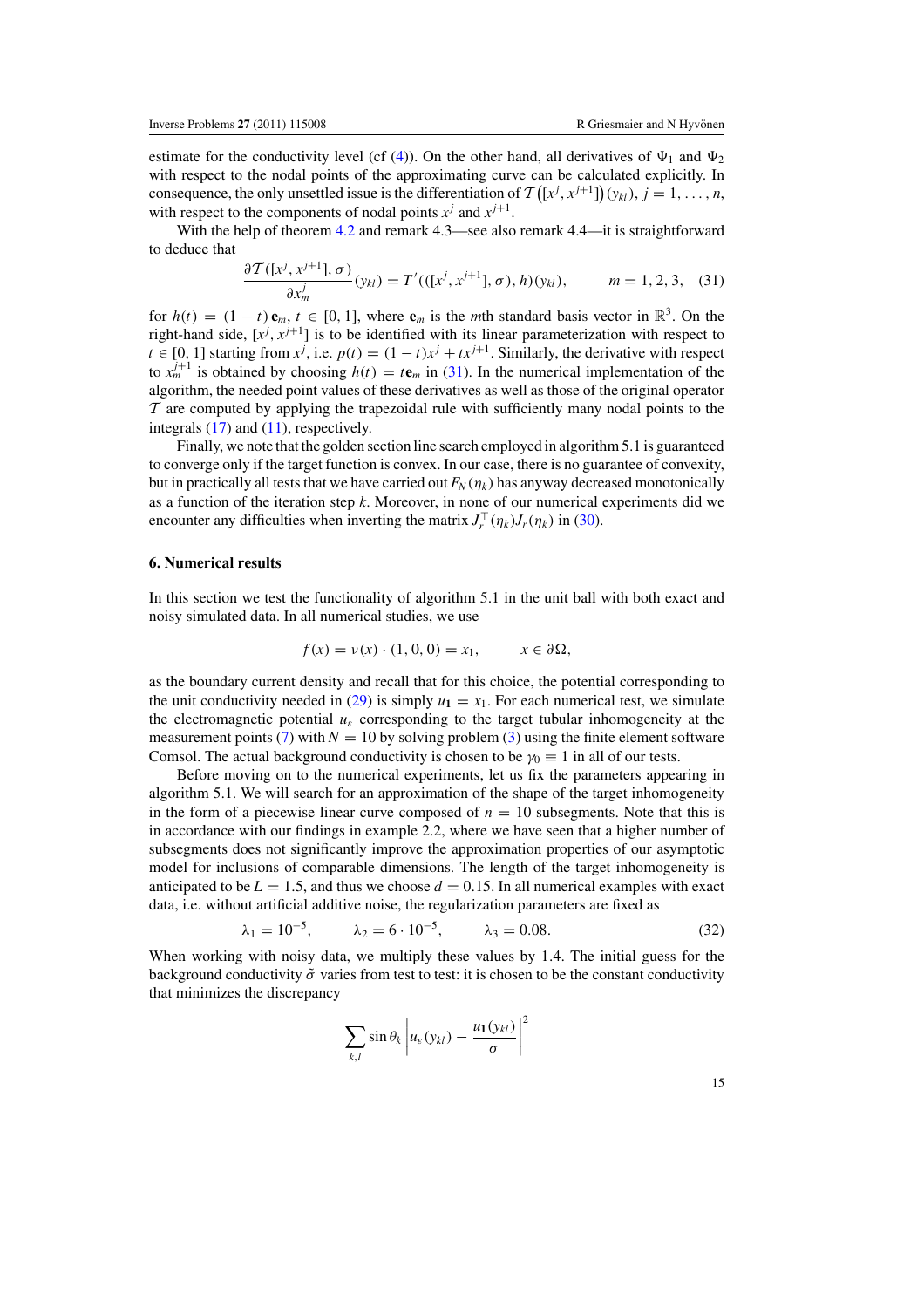<span id="page-16-0"></span>over  $\sigma > 0$ , i.e. the constant conductivity that gives the best fit with the measured boundary data with respect to the  $L^2(\partial\Omega)$ -norm. We set  $\delta = 0.99$  and use the golden section line search with  $M = 10$  divisions at each iteration step of algorithm 5.1. Finally, in all of our tests, the initial guess for the nodal points  $\{x^j\}_{j=1}^{n+1}$  is obtained by taking the line segment [(0, −0.75, 0), (0, 0.75, 0)] parallel to the *x*2-axis and dividing it into *n* subsegments of equal length.

#### *6.1. Tests with exact data*

**Example 6.1.** In our first test, the target inhomogeneity is the cylinder of radius  $\varepsilon = 0.03$  and length 0.64 depicted in the top-left image of figure [2.](#page-17-0)

The conductivity inside the inclusion is  $\kappa = 0.4$ . The top-right image of figure [2](#page-17-0) shows the reconstruction provided by algorithm 5.1; in this case, the iterations were terminated after 30 rounds. Apart from mild wriggling, the reconstruction coincides nicely with the target inhomogeneity. The bottom row of figure [2](#page-17-0) visualizes the evolution of the reconstruction process: The left-hand image shows the initial guess for the tubular inhomogeneity together with three intermediate stages of the algorithm corresponding to the iterates  $k = 1, 5$  and 12, respectively. The estimate for the background conductivity as a function of the iteration number is plotted in the bottom-right image. This first numerical example requires relatively many iteration steps because the piecewise linear approximation becomes folded during the first couple of iterations and it takes some time before it gets straightened out once again.

**Example 6.2.** The second numerical example considers a tubular inhomogeneity of radius  $\varepsilon = 0.01$  and conductivity  $\kappa = 10$  depicted in the top-left image of figure [3.](#page-18-0) It is composed of two circular arcs and has a total length of 1.41. In this case, algorithm 5.1 converged in 18 iterations. The resulting reconstruction, which coincides almost exactly with the target curve, is shown in the top-right image of figure [3.](#page-18-0) The bottom row of figure [3](#page-18-0) visualizes the evolution of the algorithm. This time the bottom-left image shows the intermediate stages corresponding to the iterates  $k = 1, 3$  and 8.

**Example 6.3.** Our third and final test with exact data considers reconstructing the tubular inclusion with  $\varepsilon = 0.02$  and conductivity  $\kappa = 2$  defined by the circle shown in the topleft image of figure [4.](#page-19-0) The radius of the circle is 0.4 and its arclength is thus 2.51. For this closed target curve, our algorithm converged after eight iterations. Although the corresponding reconstruction presented in the top-right image of figure [4](#page-19-0) carries many characteristics of the target inclusion, it is not even close to being closed, and thus the performance of algorithm 5.1 cannot be considered totally satisfactory in this test case. The bottom row of figure [4](#page-19-0) visualizes once again the reconstruction process: this time the shown intermediate iterates correspond to the values  $k = 1, 2$  and 5. It is noteworthy that—unlike in the previous two examples—this time the estimate for the background conductivity does not quite converge to the correct value of  $\gamma_0 = 1$ .

Note that if it is known *a priori* that the unknown inclusion corresponds to a closed base curve *K*, the output least-squares functional  $F_N$  can be modified suitably such that the algorithm recovers closed piecewise linear splines only.

To sum up, our reconstruction algorithm provides reasonable results in all of the above test cases. We want to emphasize that for all three targets convergence to qualitatively similar reconstructions is observed also if the initial guess is chosen to be parallel to the  $x_1$ - or  $x_3$ axis. The speed of convergence depends heavily on the initial guess, though. We also ran the above experiments with  $n = 5$  and  $n = 20$  subsegments and the same regularization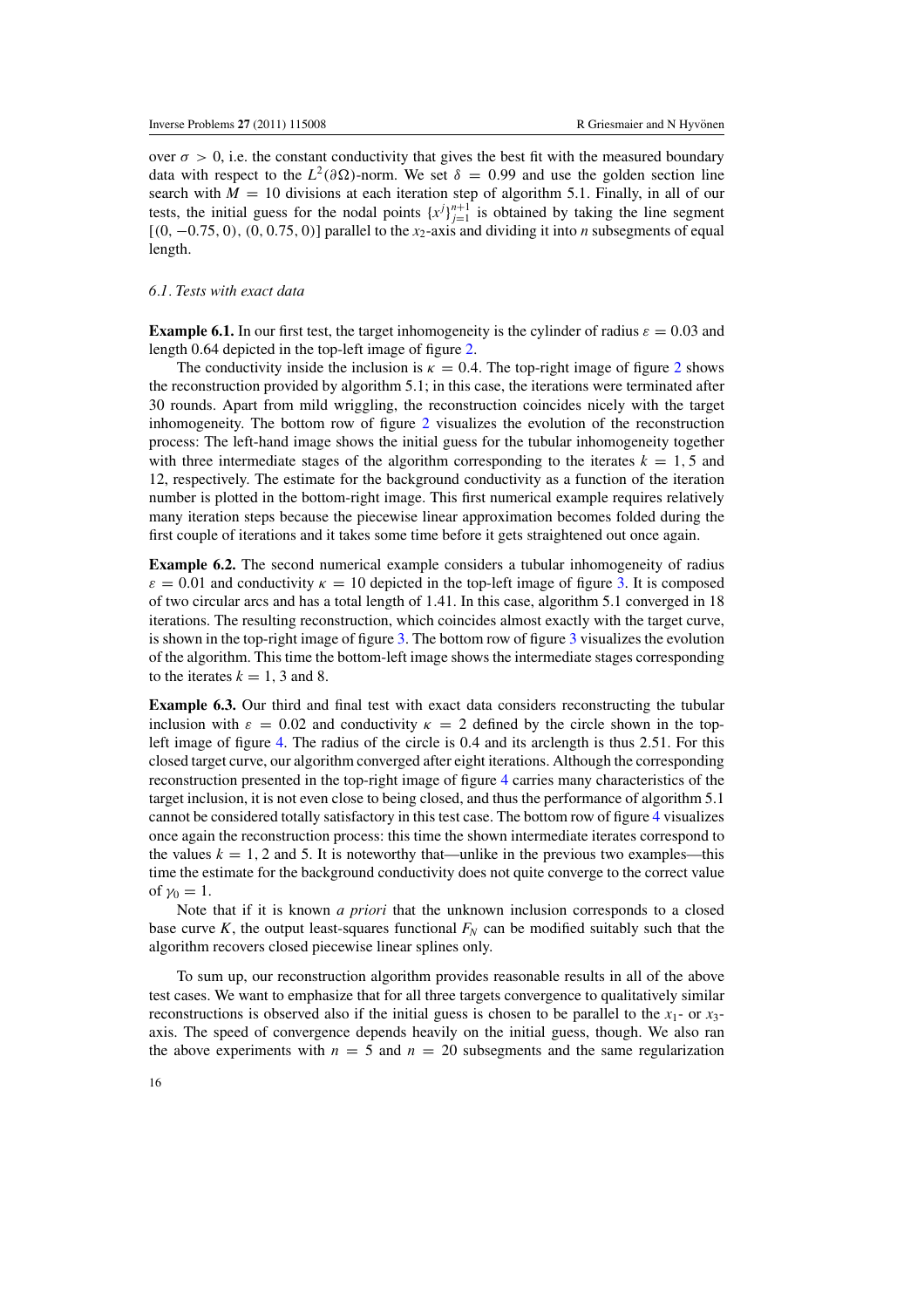<span id="page-17-0"></span>

**Figure 2.** Top-left: the curve defining the target inhomogeneity with  $\varepsilon = 0.03$  and  $\kappa = 0.4$ . Top-right: the reconstruction  $(k = 30)$ . The small balls indicate the locations of the nodal points. Bottom-left: the initial guess (blue) and three intermediate reconstructions corresponding to the iterates  $k = 1$  (green),  $k = 5$  (red) and  $k = 12$  (turquoise). Bottom-right: the estimate for the background conductivity as a function of the iteration number.

parameters, which resulted in reconstructions that were almost the same as the ones presented above, not taking into account the level of discretization of course. Even the needed number of iterations did not vary much with *n*. It is noteworthy that one can get better results for a particular target inhomogeneity by choosing the regularization parameters more specifically: with slightly smaller  $\lambda_1$  and  $\lambda_2$  that penalize less for twisting and the length of the piecewise linear approximation curve, the reconstruction corresponding to the toroidal inhomogeneity becomes better. This would, however, easily lead to a twofold reconstruction in the case of the cylindrical inclusion. Vice versa, larger  $\lambda_1$  would make the reconstruction for the cylinder straighter, but such a choice would force the end points of the reconstruction corresponding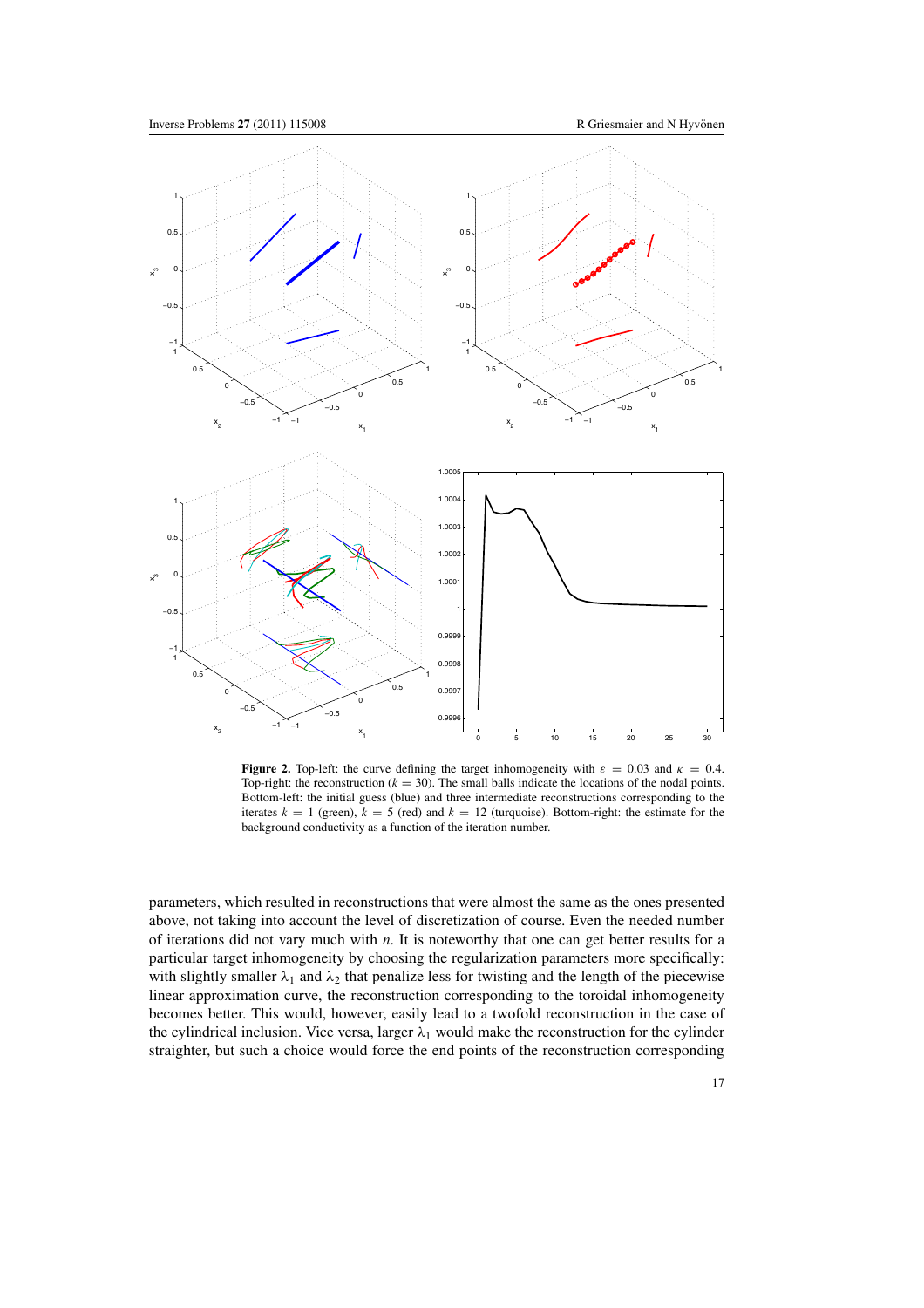<span id="page-18-0"></span>

**Figure 3.** Top-left: the curve defining the target inhomogeneity with  $\varepsilon = 0.01$  and  $\kappa = 10$ . Top right: the reconstruction  $(k = 18)$ . The small balls indicate the locations of the nodal points. Bottom-left: the initial guess (blue) and three intermediate reconstructions corresponding to the iterates  $k = 1$  (green),  $k = 3$  (red) and  $k = 8$  (turquoise). Bottom-right: the estimate for the background conductivity as a function of the iteration number.

to the torus to be even further apart. All in all, the regularization parameters listed in [\(32\)](#page-15-0) seem to provide a relatively good compromise that works well for different types of tubular inhomogeneities and for different levels of discretization *n*.

#### *6.2. Tests with noisy data*

Next, we turn our attention to the case of noisy simulated data. Given a target inhomogeneity, we contaminate the point values of the solution to  $(3)$  needed for  $(29)$  with realizations of normally distributed random variable with zero mean and standard deviation  $5 \times 10^{-5}$ . This corresponds to a noise level of approximately 0.005% in the data  $u_{\varepsilon}|_{\partial\Omega}$ ; recall that  $u_0 = x_1$ , which is of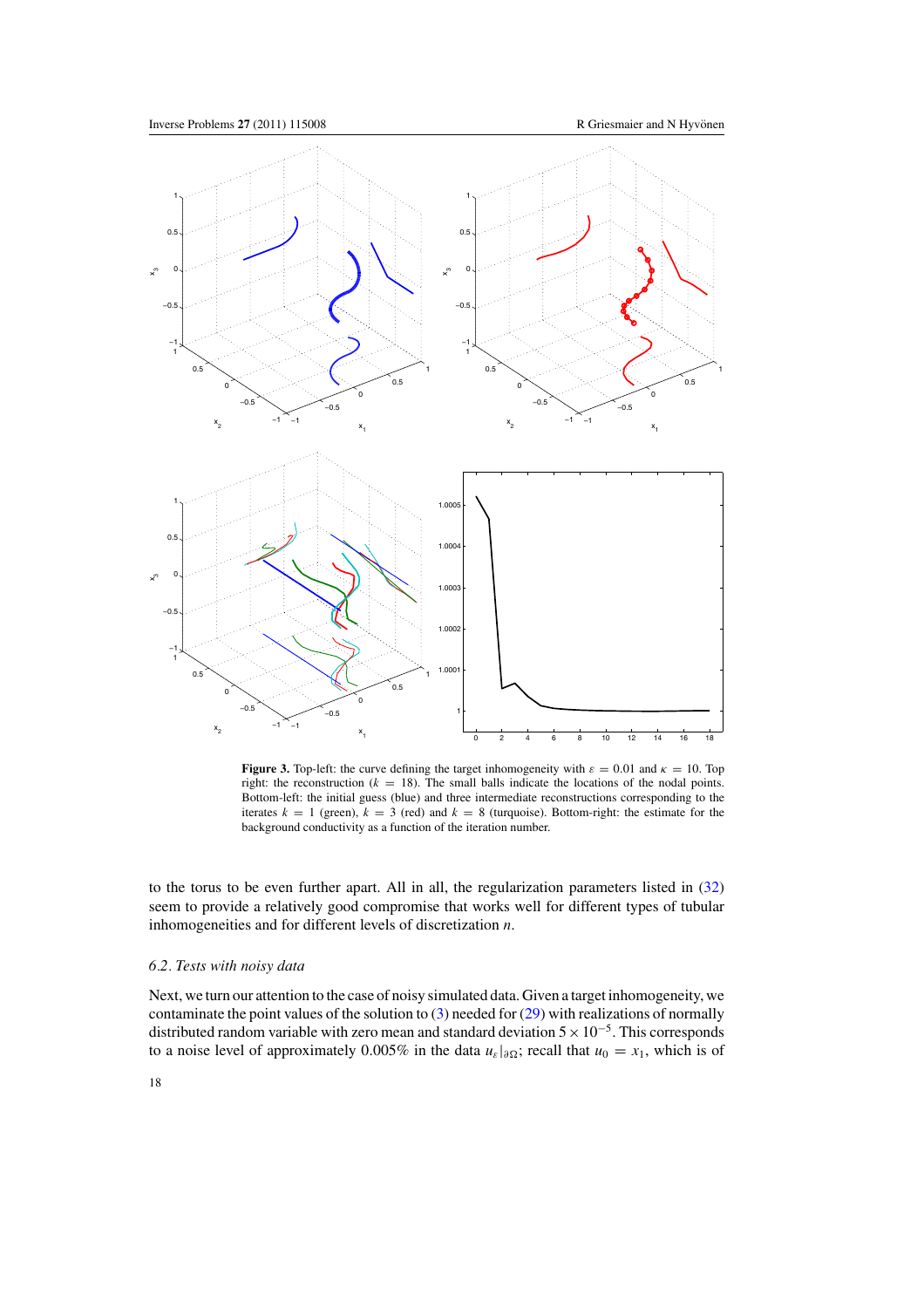<span id="page-19-0"></span>

**Figure 4.** Top-left: the curve defining the target inhomogeneity with  $\varepsilon = 0.02$  and  $\kappa = 2$ . Top-right: the reconstruction  $(k = 8)$ . The small balls indicate the locations of the nodal points. Bottom-left: the initial guess (blue) and three intermediate reconstructions corresponding to the iterates  $k = 1$  (green),  $k = 2$  (red) and  $k = 5$  (turquoise). Bottom-right: the estimate for the background conductivity as a function of the iteration number.

the same order of magnitude as  $u_{\varepsilon}$ . Although at first glance, this seems almost like working with exact measurements, the noise content of the relative boundary potential  $(u_{\varepsilon} - u_0)|_{\partial \Omega}$  is in fact between 3% and 5% depending on the target inhomogeneity in question—thin tubular inhomogeneties do not affect boundary measurements very much.

**Example 6.4.** The reconstructions corresponding to noisy data and the three tubular inhomogeneities introduced in section [6.1](#page-16-0) are presented in figure [5.](#page-20-0) For ease of comparison, the original target inhomogeneities are also shown in the top-left image. The reconstruction corresponding to the cylindrical inhomogeneity in the top-right image of figure [5](#page-20-0) is almost as good as the corresponding one for exact data; in this case, the algorithm converged after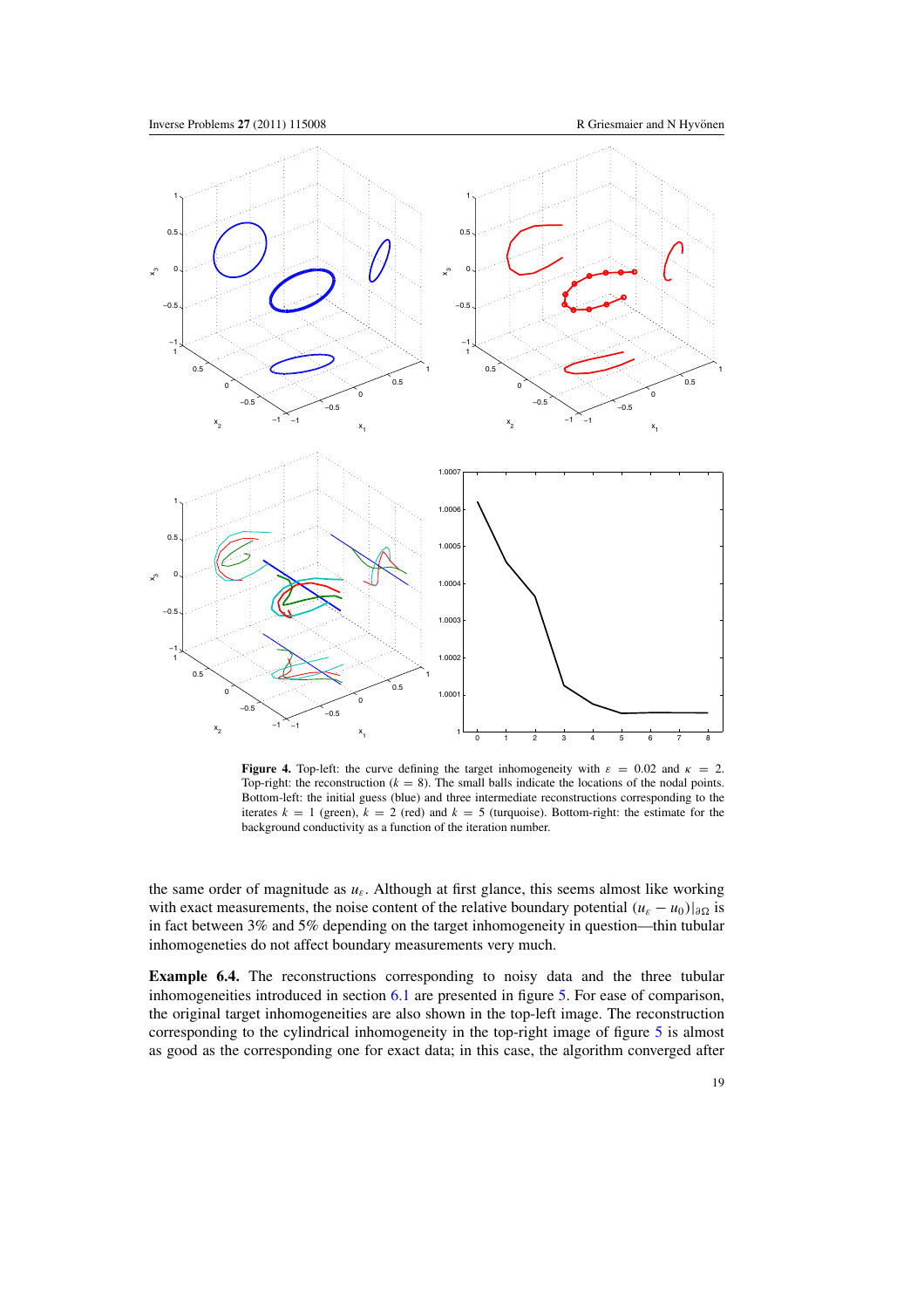<span id="page-20-0"></span>

**Figure 5.** Top-left: the curves defining the target inhomogeneities. The other images show the reconstructions corresponding to noisy data. Top-right: the cylindrical target inhomogeneity  $(k = 20)$ . Bottom-left: the target inhomogeneity composed of two circular arcs  $(k = 19)$ . Bottomright: the circular target inhomogeneity  $(k = 15)$ .

20 iterations. The reconstructions of the curved and circular inhomogeneities in the bottom row of figure 5 were produced in 19 and 15 iterations, respectively. Both of them are clearly less accurate than the corresponding ones in the noiseless case, but arguably they carry useful information on the corresponding target inclusions anyway. We have not visualized the evolution of the reconstruction process in the case of noisy measurements because the resulting images would be qualitatively similar to the ones in figures [2,](#page-17-0) [3](#page-18-0) and [4](#page-19-0) for exact data.

The reconstructions provided by algorithm 5.1 using noisy data vary somewhat depending on the particular realization of noise and the orientation of the line segment serving as the initial guess. However, the results for the three target inhomogeneities are in most cases qualitatively similar to the ones presented in figure 5. The two most typical deteriorations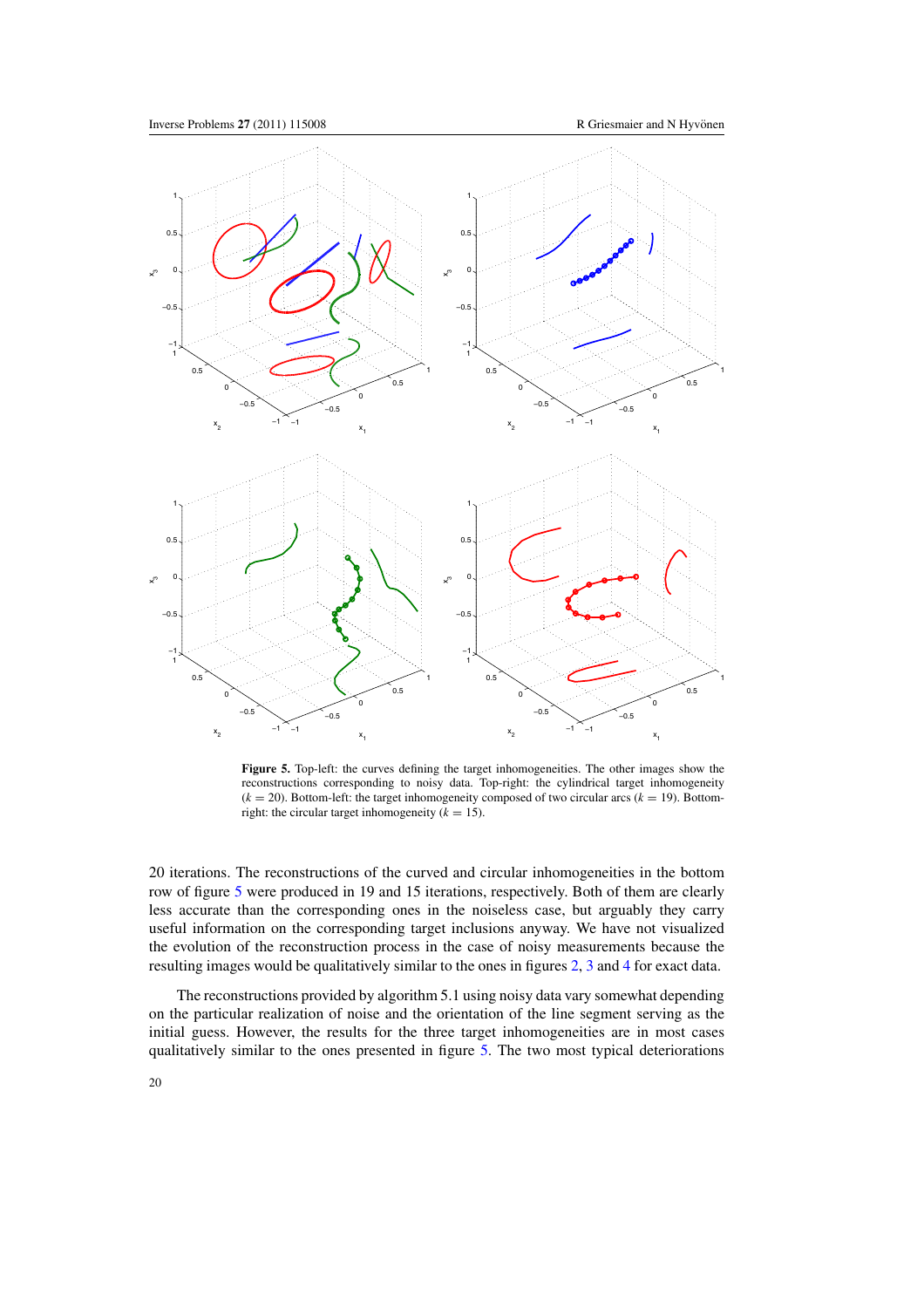<span id="page-21-0"></span>that we have encountered are that one of the two curves in the reconstruction of the bottom-left image of figure [5](#page-20-0) is missing and that the ends of the reconstruction corresponding to the toroidal inclusion point even further apart. Sometimes the algorithm even gets stuck in a local minimum of the functional [\(29\)](#page-14-0) and is only able to capture the approximate location of the target inclusion. The most notorious combination for such an unfortunate behavior is considering the curved inhomogeneity composed of two circular arcs and an initial guess that is parallel to the  $x_1$ -axis. Even after taking these flaws into account, one can still argue that algorithm 5.1 functions reasonably well even if the data are corrupted with a temperate amount of measurement noise.

**Remark 6.5.** Applying the Newton-type reconstruction scheme to the examples considered in [\[12\]](#page-22-0), we found that the reconstructions corresponding to examples 5.2 and 5.3 of [\[12](#page-22-0)] are comparable to the reconstructions shown in examples 6.1 and 6.2. For the complicated inclusion considered in example 5.5 of [\[12](#page-22-0)], the Newton-type scheme yields the correct location and orientation but not the shape of the inclusion. This is not a surprise since the Newton-type scheme uses only one current-to-voltage pair, while the qualitative method requires the whole Neumann-to-Dirichlet map. The reconstruction of multiply connected conductivity inhomogeneities, as considered in example 5.4 of [\[12\]](#page-22-0), would require an improved reconstruction algorithm that, e.g., allows for a multiply connected initial guess.

#### **Concluding remarks**

We discussed a regularized Newton-type scheme to reconstruct the position and shape of a thin tubular conductivity inhomogeneity inside a homogeneous three-dimensional body from a single measurement of electrostatic currents and potentials on its boundary; the estimation of the constant background conductivity of the body can also be included as a part of the introduced algorithm. The method is based on an explicit asymptotic perturbation formula for the boundary potential due to thin tubular inclusions, which allows for very fast evaluation of the output least-squares functional and of its Frechet derivative in each step of the iteration ´ process. Numerical experiments suggest that the method works reasonably well for non-closed tubular inclusions as long as a sufficiently good initial guess for the approximate position, the radius and the conductivity of the inclusion are available.

Comparing this method to the qualitative reconstruction method developed in [\[12\]](#page-22-0), a clear disadvantage of the Newton-type method is its need for sufficiently good *a priori* information to obtain useful reconstructions. On the other hand, the Newton-type method is fast and uses much less data than the qualitative method from [\[12](#page-22-0)], which requires an approximation of the whole Neumann-to-Dirichlet map.

#### **References**

- [1] Ammari H, Beretta E and Francini E 2004 Reconstruction of thin conductivity imperfections *Appl. Anal.* **83** [63–76](http://dx.doi.org/10.1080/00036810310001620090)
- [2] Ammari H, Beretta E and Francini E 2006 Reconstruction of thin conductivity imperfections: II. The case of multiple segments *Appl. Anal.* **85** [87–105](http://dx.doi.org/10.1080/00036810500277736)
- [3] Beretta E, Capdeboscq Y, de Gournay F and Francini E 2009 Thin cylindrical conductivity inclusions in a 3-dimensional domain: a polarization tensor and unique determination from boundary data *Inverse Problems* **25** [065004](http://dx.doi.org/10.1088/0266-5611/25/6/065004)
- [4] Brühl M, Hanke M and Pidcock M 2001 Crack detection using electrostatic measurements *M2AN Math. Model. Numer. Anal.* **35** [595–605](http://dx.doi.org/10.1051/m2an:2001128)